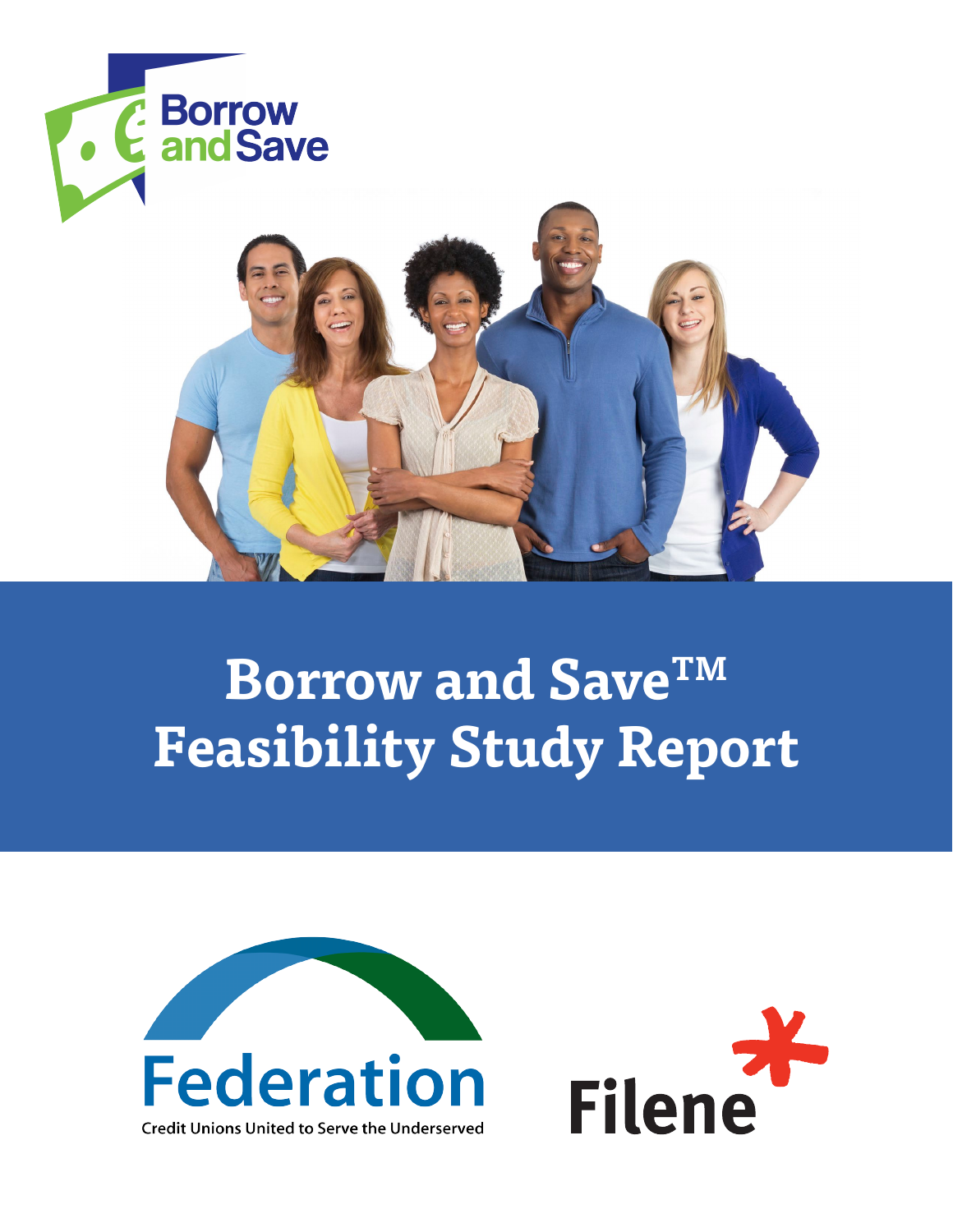## **TABLE OF CONTENTS**

- **Executive Summary**
- **Background**
- **Payday Landscape**
- **Pilot Results**
- **Operational Considerations**
- **Regulatory & Policy Considerations**
- **Marketing Strategy**
- **Financial Considerations**
- **Risk Analysis**
- **Acknowledgements**
- **Endnotes**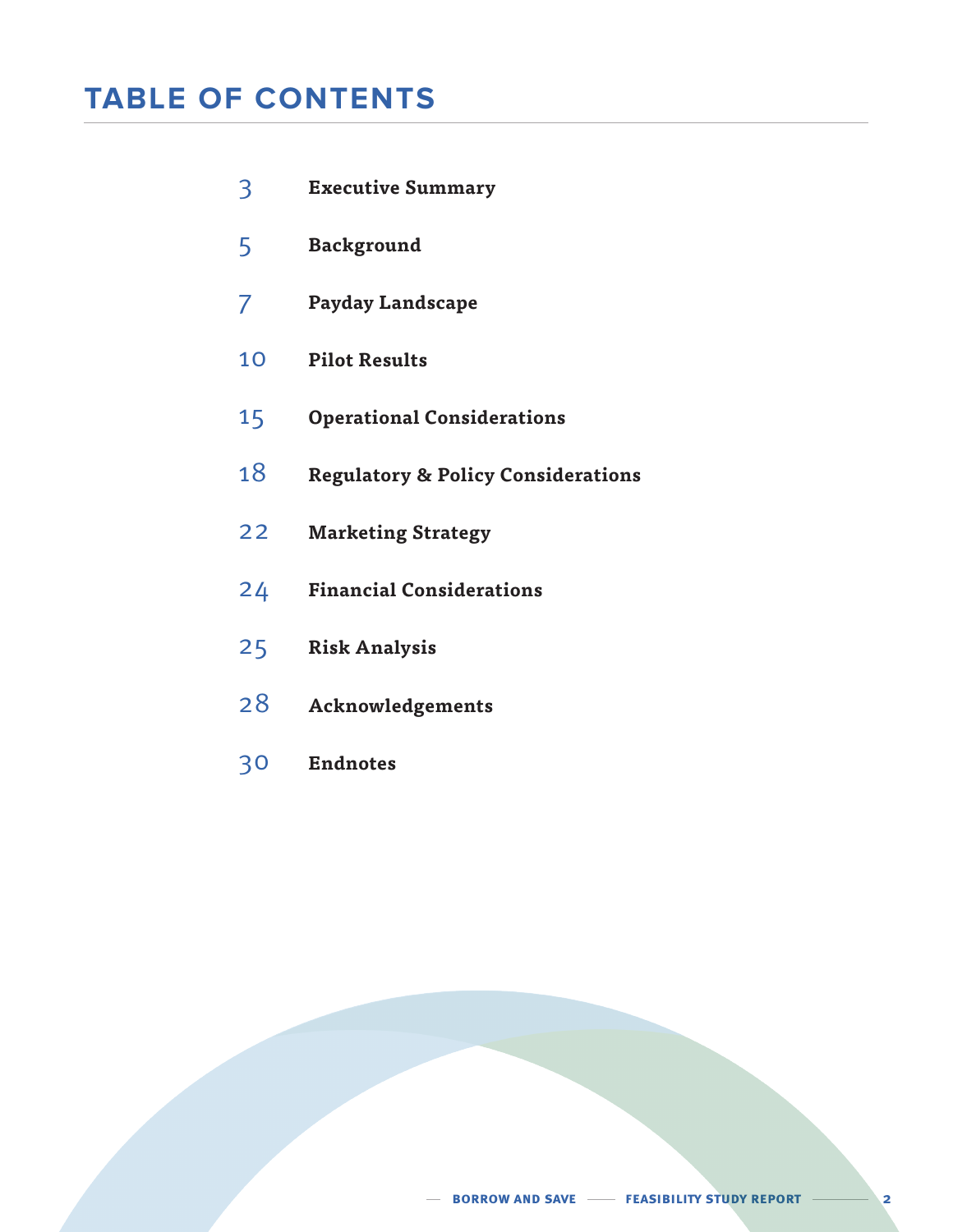## **EXECUTIVE SUMMARY**

The National Federation for Community Development Credit Unions (the Federation) has worked with credit unions serving low- and moderate-income consumers around the country to test and refine an innovative, responsible, small dollar loan product known as Borrow and Save. This product provides borrowers with access to small dollar credit opportunities that are affordable and cost less than alternative loan options and help borrowers strengthen their financial condition with a required savings component.

The Federation launched the initial Borrow and Save pilot with four credit unions in 2011, funded in part by the Ford Foundation and Morgan Stanley. The project's goal was to develop an alternative loan product that increased the economic security of credit union members and had the potential for industry-wide adoption. In 2014, the Federation, Filene Research Institute, and the Ford Foundation partnered to test the Borrow and Save loan within Filene's Accessible Financial Services Incubator. The Incubator provided a way to further test, package, and deliver viable financial products designed to address the needs of the underbanked consumers. Fourteen credit unions initially entered the Incubator. At the 18-month mark, 12 remained in the program with 10 reporting for a full 12-month period. Over 3,100 loans were closed during the Incubator period representing \$3M in lending and close to \$1M in savings for borrowers.

This study highlights the key components and lessons learned from the Incubator. It demonstrates that the Borrow and Save loan is a foundational product that helps low- and moderate-income members build financial security, while helping credit unions build profitable member relationships.

### **Summary from the Pilots**

#### **1. There is a strong market for responsible, affordable short-term loans**

Studies show a majority of Americans could not afford an unexpected \$400 expense unless they borrowed money or sold assets. Further, over 12 million Americans have become trapped in a cycle of debt as a result of predatory payday loans. These facts suggest that lack of access to responsible, affordable credit continues to be a serious problem in low- to moderate-income communities. The small dollar loan industry is dominated by payday lenders, auto title lenders, pawnshops, employers offering salary advances, financial institutions, and Internet lending. Many existing credit union products share some basic underwriting with Borrow and Save, including eligibility based on the borrower's ability to repay, limits on repeat loans, terms that are not "too" shortterm, and rates below the regulatory interest rate cap. The difference is that Borrow and Save offers more than just a standard short-term small dollar loan; Borrow and Save also offers new credit-building opportunities for borrowers while encouraging savings for the future.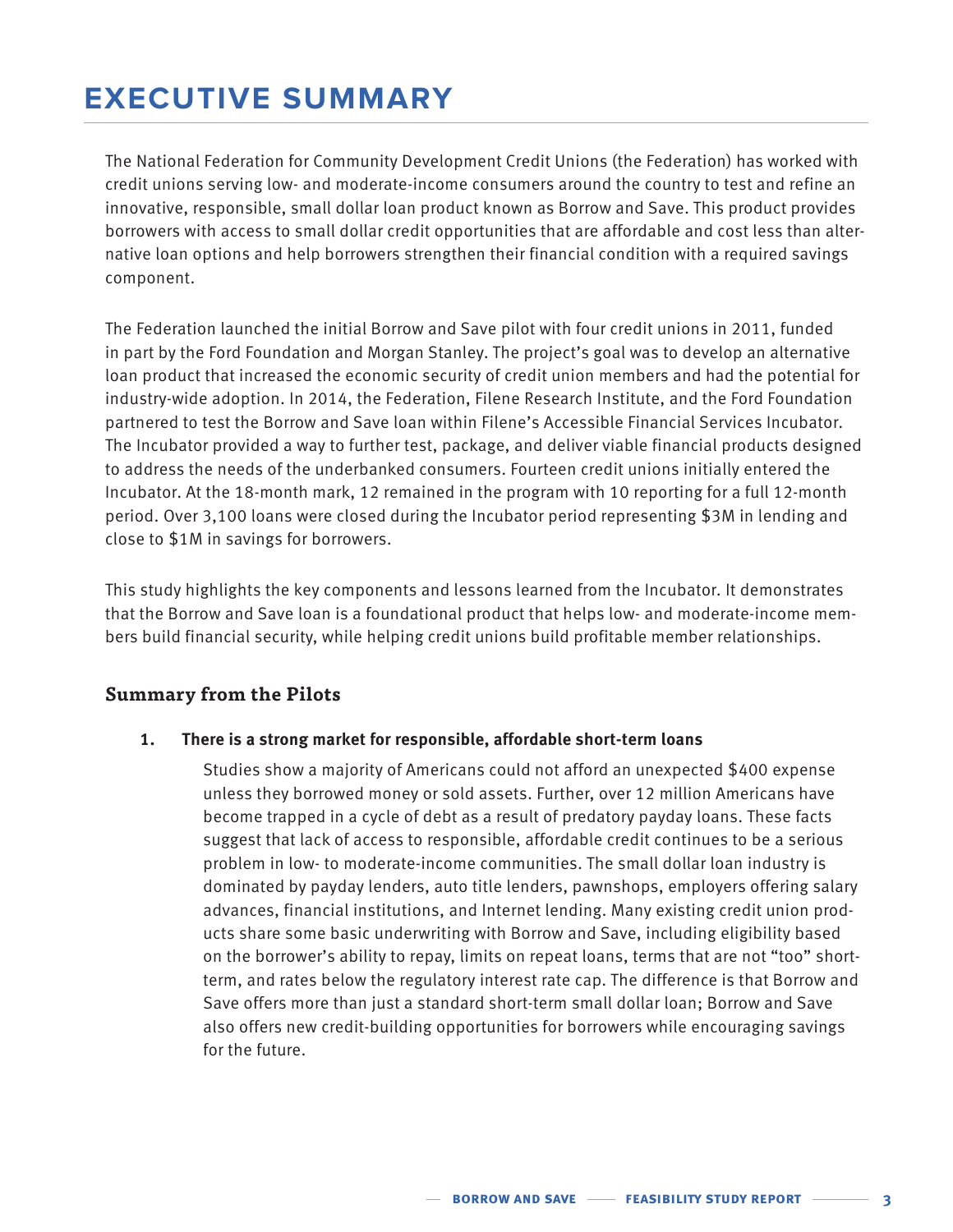#### **2. Pilot credit unions have paved the way for success**

During the Incubator's reporting period, 12 credit unions closed 3,100 loans representing \$3M in lending and close to \$1M in savings for borrowers. Additionally, borrower surveys provide strong testimonials about their experience with the credit union when getting a Borrow and Save loan and the impact this experience has had on their lives. These results demonstrate positive consumer demand and positive consumer impact.

#### **3. Implementing Borrow and Save is easy with minimal technical requirements**

The program requires minimal, if any, changes to required operating systems. Furthermore, the reporting and policy guidelines have already been created by other experienced credit unions for easy replication, making implementation seamless. This information can be accessed through the Borrow and Save Implementation Guide.

#### **4. These loans are financially viable for credit unions and beneficial to the borrower**

During the Incubator's testing period, the average Borrow and Save loan rate was 18.2% APR. While necessarily higher than credit unions' prime rates, this is significantly lower than what borrowers are charged by other lenders. Seven credit unions completed a profit and loss assessment of their portfolio with five of them reporting back with a positive return on their net income. Members reported that these small dollar loans were easy to pay back and helped them to improve their credit score. Members were able to graduate to other services offered by the credit union including car loans, debt consolidation loans and other consumer loan products, thereby deepening their relationship with the credit union.

#### **5. Risk is mitigated through product policies**

Small dollar lending is an activity that, if properly implemented and controlled, plays an important role in meeting members' needs. Credit unions can fill the void in ways that are financially viable by using appropriate pricing, underwriting, and risk management. Information on successful risk mitigation techniques can be found in the Borrow and Save Implementation Guide.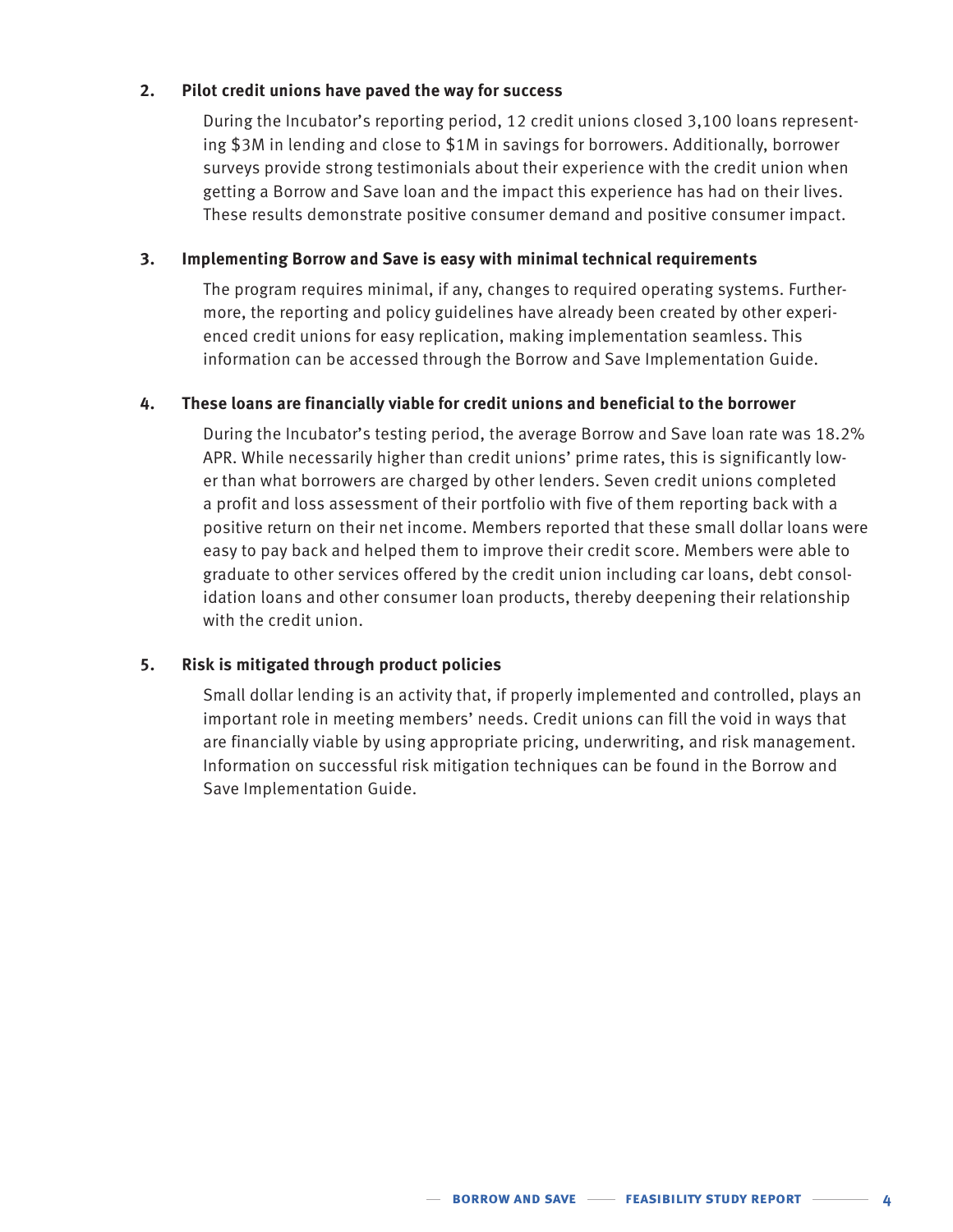## **BACKGROUND**

Over 12 million Americans have become trapped in a cycle of debt as a result of predatory payday loans.<sup>1</sup> A look at the state of financial services nationwide suggests that access to responsible, affordable credit continues to be a serious problem in low- to moderate-income communities. Payday lenders, whether storefront or online, bleed wealth from people of modest means. The typical predatory payday loans have interest rates that can exceed 400%.<sup>2</sup> Additionally, in July 2014, a Federal Reserve study concluded that the majority of Americans could not afford an unexpected \$400 expense unless they borrowed money or sold assets.

> There are approximately **20,000** payday loan storefronts in America

The volume of AFS transactions totals more than **\$320 billion annually**

used AFS products in the last **30 days**, including 4 in 10 un-banked and under-banked households

8.2% of Americans are un-banked and rely on cash and alternate financial services (AFS), representing 1 in 12 households in the nation, or nearly 10 million households with **17 million un-banked adults**

## **Consumer Needs**

**25%** of households have used at least one AFS product in the **last year**, and almost 10% of households have used two or more types of AFS products

an account but still rely on AFS for many of their needs, representing 1 in 5 households or 24 million households with **51 million under-banked adults** In all, **12%** of households

3

20.1% of U.S. households are under-banked and have

**54% lack confidence in their ability to meet long-term goals for becoming financially secure.** 

4

**saving habit. 47% lack confidence in their ability to meet short-term savings goals.**

**59% do not have a planned** 

> **AMERICANS STRUGGLE TO SAVE AND MEET THEIR SAVINGS GOALS.**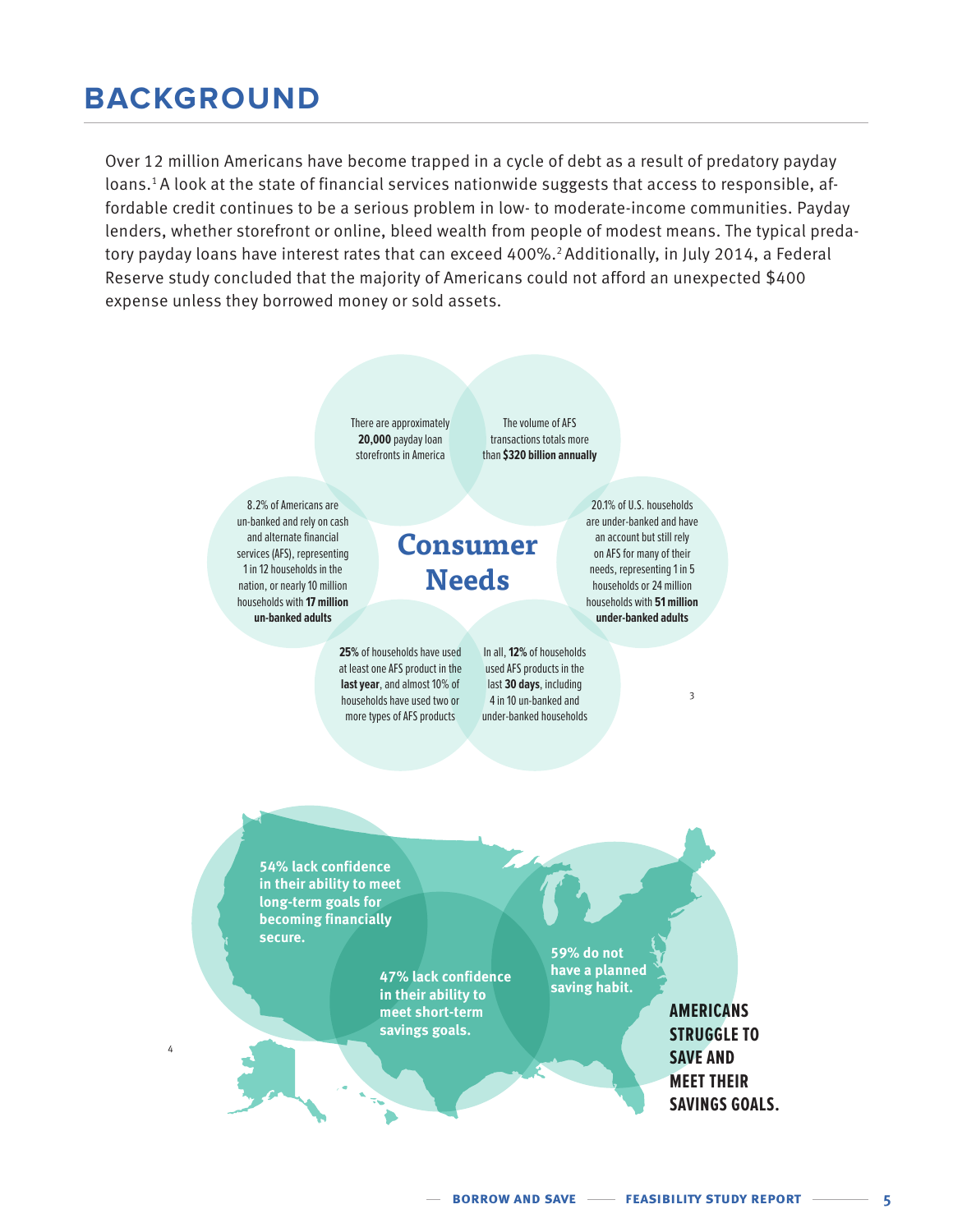A survey conducted by the Pew Research Center found 5.5% of adults nationwide have used a payday loan in the past five years, with three-quarters of borrowers using storefront lenders and almost one-quarter borrowing online. On average, a borrower takes out eight loans of \$375 each per year and spends \$520 on interest.

The Pew study also found that most payday loan borrowers are white, female, and 25–44 years old. Five groups have higher odds of using a payday loan:

- → Individuals who do not have a four-year college degree
- →→→→→→→→ Home renters
- $\rightarrow$  While most are white females between 25-44 other population segments may be disproportionally targeted including African Americans
- → Individuals who earn less than \$40,000 annually
- $\rightarrow$  Separated or divorced individuals in states with the most stringent financial regulations
- $\rightarrow$  5.5% of adults report payday loan usage in the past five years (including storefronts, online, or other sources)

In states with the most stringent financial regulations, 2.9% of adults report payday loan usage in the past five years (including storefronts, online, or other sources). By comparison, overall payday loan usage is 6.3% in more moderately regulated states and 6.6% in states with the least regulation. Further, payday borrowing from online lenders and other sources varies only slightly between states that have payday lending stores and those that do not.<sup>5</sup>

When asked, borrowers said they used the loans for "emergency" purposes. When asked to define emergency many said rent/mortgage, utilities, food, expenses for children's school and car repairs. Researchers found these expenses were not "emergency" but rather recurring.

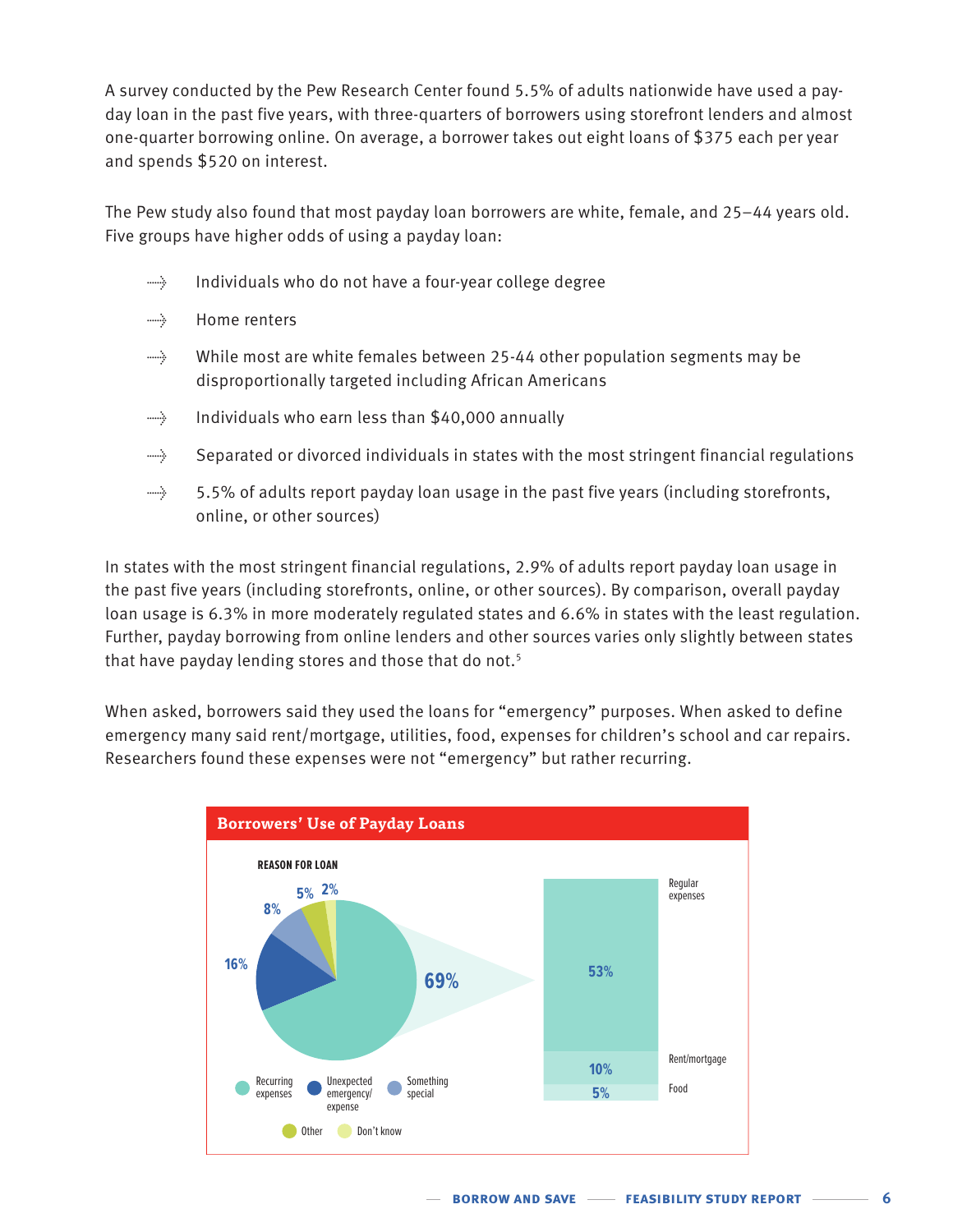The data above illustrates the demand for small dollar loans that can fill an emergency need or bridge a gap between paychecks. In an effort to help low-income borrowers avoid high-cost loan options and meet small dollar credit needs, the Federation created and tested an alternative small dollar loan product known as Borrow and Save.

Borrow and Save not only provides consumers with an alternative to high cost payday loans, but also includes a required savings component to help borrowers prepare them for future credit needs while accessing the credit they need now.

## **PAYDAY LANDSCAPE**

When looking at the small dollar lending market, there are a variety of competitors that exist: payday lenders, auto title lenders, pawnshops, salary advances from employers, financial institutions, and Internet lending.

### **Payday Lenders**

Payday loans are small, short-term unsecured loans. They are usually priced at a fixed dollar fee, which represents the finance charge to the borrower. Because the loans have such short terms, the cost of borrowing is very high. In return for the loan, the borrower usually provides the lender with a pre-dated check or debit authorization.

## **Auto Title Lenders**

The auto title loan process involves the borrower driving the vehicle to the title broker for the purpose of pawning the title. Often, the borrower must present the vehicle's key to the lender to facilitate repossession, if necessary. Some states require the borrower to sign a power of attorney form so the lender has the right to transfer the vehicle title to the lender if the borrower defaults on the loan. In other states, the borrower sells the vehicle to the title lender in a sale or leaseback arrangement.

### **Pawnshops**

Pawnshops offer collateral-based loans, meaning the loan is secured by something of value. The consumer brings in something they own (usually jewelry or electronics), and if the pawnbroker is interested, he will offer the consumer a loan. The pawnbroker keeps the consumer's item until the loan is repaid. The loan amount will likely be a small fraction of the item's actual value. The consumer receives a pawn ticket that summarizes the terms of the loan: fees, expiration date, description of the item, etc. The consumer can return to pay the balance, including the loan amount plus all added fees, before the deadline, which is usually one to four months after the initial transaction. If they do not return, the pawnshop keeps their item. On average, 80% of all consumers reclaim their items, according to the National Pawnbrokers Association.<sup>6</sup>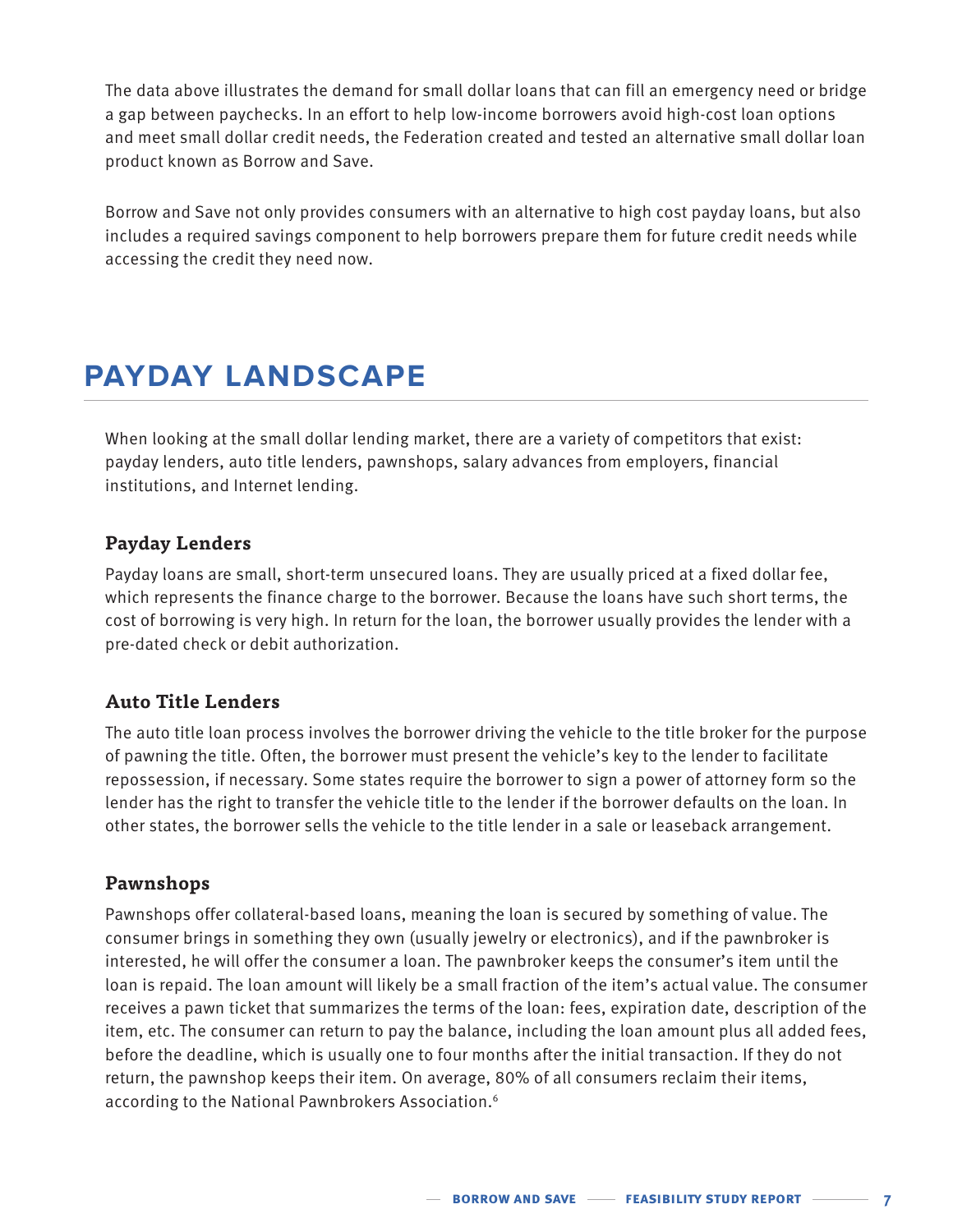## **Salary Advances from Employers**

Some employers offer services within their Human Resources or Payroll department that allow employees to borrow against their unearned wages. With a salary advance, the employee repays it either out of their next paycheck or over an agreed time span. Depending on the employer, terms can vary widely. Some employers may charge fees and others may not. If the employee parts ways with their employer, they could be expected to repay the balance in full when they leave.

## **Financial Institutions**

Many banks and credit unions are now offering small dollar loans for their customers or members. Some also have savings accounts to help people save for special events such as the holidays or taxes. Very few financial institutions combine both of these products together to create a small dollar loan with an attached savings program.

## **Internet Lenders**

A number of new non-bank lenders are rolling out personal loans and other types of financing geared toward sub-prime borrowers. Such lenders face far less regulatory scrutiny than do financial institutions. Many of these firms are backed by Silicon Valley venture capitalists or funded by private investors or hedge funds seeking higher returns in the low-rate environment.7 MoneyKey is one example of this type of lender. MoneyKey and its third-party lenders offer and facilitate payday loans, installment loans, and lines of credit to consumers via an online platform.

## **How Sub-Prime Loans Compare**

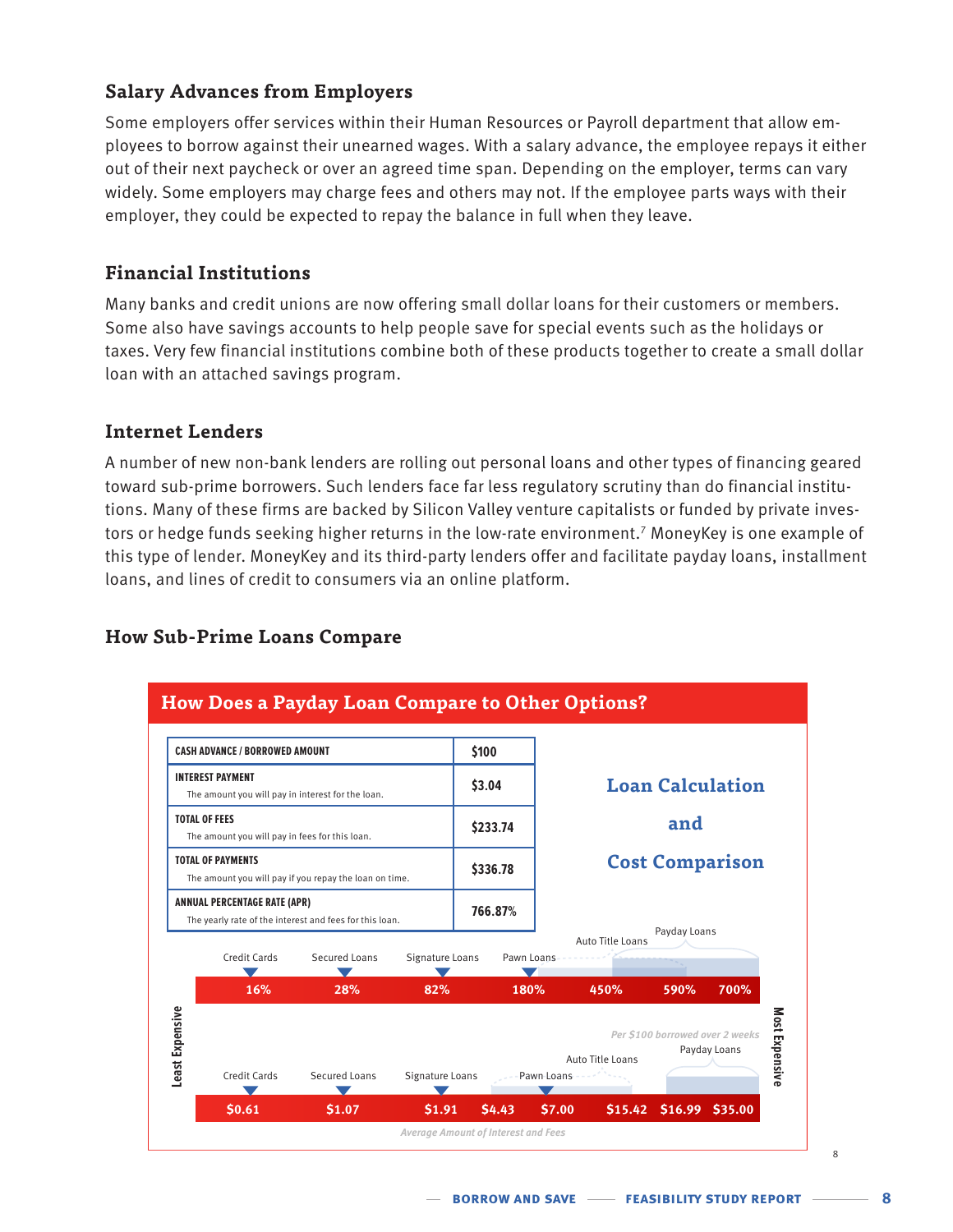Overall, when looking at the lending options a borrower with subprime credit has, a majority of these are not in the best interest of the borrower and can even be described as predatory. To showcase a comparison of some of the options available for a borrower, the diagram above shows a breakdown of interest and fees for borrowing \$100 over a 22-week period with 11 installments.

## **What Makes Borrow and Save Different from Other Responsible Small Dollar Loan Products?**

- **•••**  $\frac{1}{2}$  **Keeps members out of high-cost alternative products**
- **→ Fosters savings**
- **→ Borrowers have immediate access to needed funds**
- **→ Loans are not tied to a next paycheck**
- **••• Provides a solution for borrowers not eligible for other credit union products**
- **→ Puts borrowers on a continuum toward accessing a greater variety of credit union's products**
- **→ Does not require major investment on the part of the credit union**
- **•••** Generates revenue for the credit union
- **••• Improves the economic well-being of the community**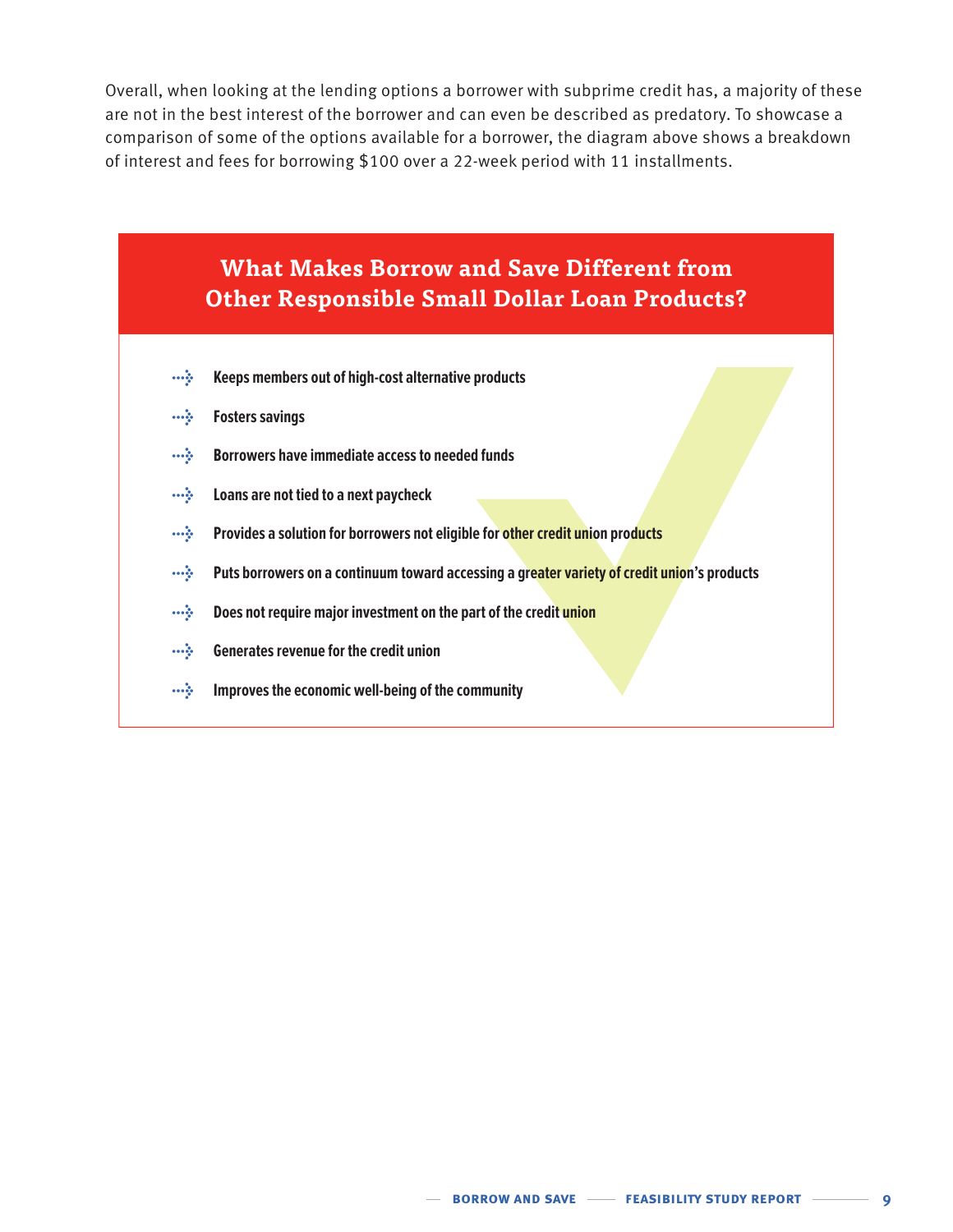## **PILOT RESULTS**

In 2011 the Federation, with the support of the Ford Foundation and Morgan Stanley, launched the Borrow and Save pilot. This provided grants to four community development credit unions (CDCUs) of different asset sizes and geographical distribution to provide a product that coupled a small loan with required savings. Over 18 months, the participating credit unions successfully developed and deployed their Borrow and Save product.

| <b>BORROW AND SAVE INITIAL PILOT PARTICIPANTS</b> |                |                   |                   |  |
|---------------------------------------------------|----------------|-------------------|-------------------|--|
|                                                   | Location       | <b>Asset Size</b> | <b>Membership</b> |  |
| <b>Union Settlement FCU</b>                       | New York, NY   | \$6,928,160       | 3,644             |  |
| <b>North Side Community FCU</b>                   | Chicago, IL    | \$10,762,869      | 3,347             |  |
| <b>Santa Cruz Community FCU</b>                   | Santa Cruz, CA | \$103,119,009     | 11,496            |  |
| <b>Freedom First CU</b>                           | Roanoke, VA    | \$292,114,693     | 44,932            |  |
|                                                   |                |                   |                   |  |

*\*As of 12/2012* 

The initial pilot provided the opportunity to test a unique alternative small dollar loan that other credit unions could model to meet their borrower needs. In April 2014, 14 credit unions had agreed to participate in Filene's Accessible Financial Services Incubator program for an eighteen-month period. Twelve credit unions have remained consistently active in the program. These credit unions had the buy-in from both the board and staff and it was fairly easy and quick to implement the program. One credit union CEO remarked that Borrow and Save was much more user-friendly than their existing small dollar loan program and they have now adopted this model as their only small dollar loan program. Most of the credit unions in the Incubator pilot remarked that the program far exceeded their initial goals and delinquencies were similar or less than other short term loan programs.

While the majority of credit unions in the Incubator had a very positive experience with the program, two credit unions have decided not to continue offering the loan. One of the credit unions made this decision after a staffing change. They no longer had their "champion" for the program. Another credit union acknowledged that they started late and did not do a good job of marketing the program. They will revisit Borrow and Save at another time but will focus on other loan products at this time. Additional remarks from the credit unions participating in the pilot are listed in the following sections.

**During the eighteen-month reporting period, credit unions closed over 3,100 loans representing \$3M in lending and close to \$1M in savings for borrowers.** The average loan per borrower was \$944 and the average savings was \$290 per borrower. The average age of the borrowers was 41 years old with an average income of \$33,268 and an average credit score of 523.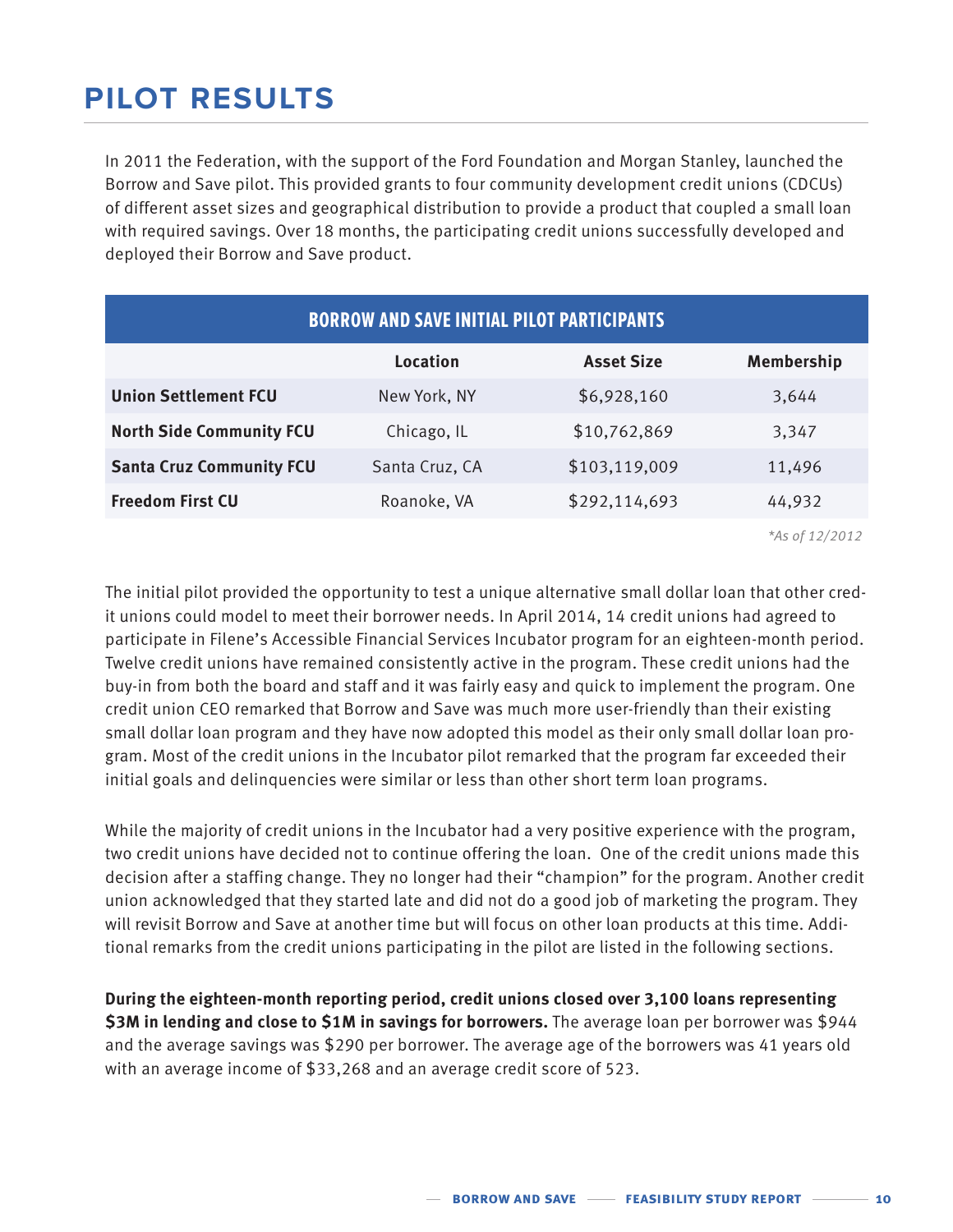

The credit unions that participated in the Incubator program had varying asset levels and member numbers and were located across the country. Credit unions ranged from \$8.6M to \$435M in assets and had membership between 3,000 and 46,000.

| <b>CREDIT UNION</b>             | <b>ASSET SIZE</b> | # LOANS | <b>LENDING</b> | <b>SAVINGS</b> |
|---------------------------------|-------------------|---------|----------------|----------------|
| <b>Carter FCU</b>               | \$256.4M          | 412     | \$162,505      | \$7,880        |
| <b>Communicating Arts CU</b>    | \$30.4M           | 23      | \$19,500       | \$9,750        |
| <b>Freedom First CU</b>         | \$391.2M          | 263     | \$632,111      | \$319,737      |
| <b>Guadalupe CU</b>             | \$138.3M          | 683     | \$452,300      | \$79,275       |
| <b>Hope CU</b>                  | \$176.0M          | 805     | \$682,750      | \$171,457      |
| <b>Lake Trust CU</b>            | \$1.6B            | 5       | \$8,000        | \$3,100        |
| <b>North Side Community FCU</b> | \$8.6M            | 223     | \$219,250      | \$15,225       |
| <b>Peninsula Community FCU</b>  | \$162.5M          | 88      | \$70,496       | \$17,624       |
| <b>Seasons FCU</b>              | \$153.9M          | 209     | \$208,500      | \$82,500       |
| Southwest 66 CU                 | \$83.7M           | 56      | \$49,100       | \$12,275       |
| <b>SkyOne FCU</b>               | \$437.5M          | 171     | \$118,500      | \$59,000       |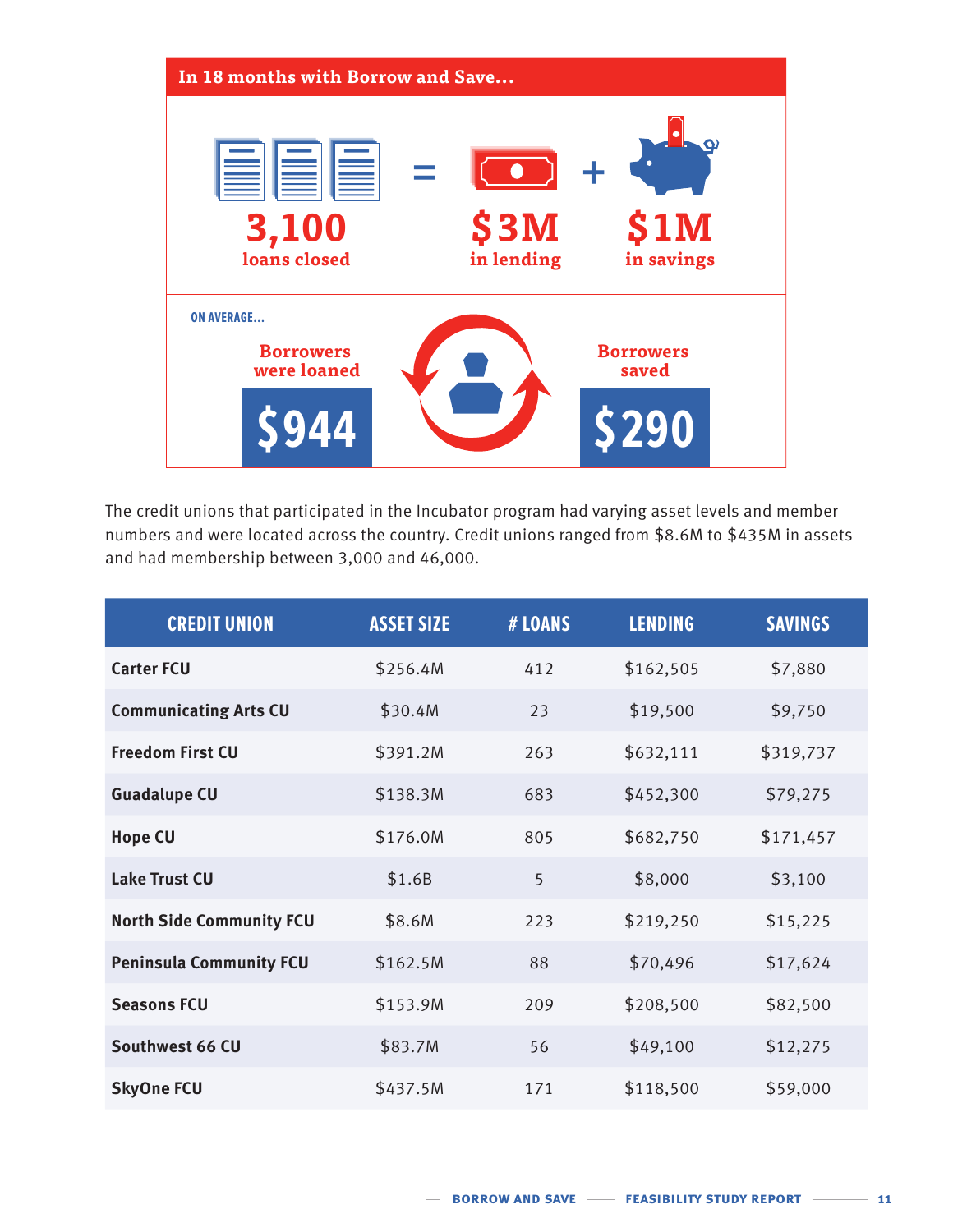## **Ratings and Testimonials from Credit Union Testers**

The majority (75%) of the credit unions that participated for the entire Incubator period indicated they would continue offering Borrow and Save to their members. These credit unions found the program to be a true benefit for their membership. One credit union remarked that Borrow and Save answered a need for their members who needed access to a small loan at a responsible price.

During the Incubator, Filene collected additional data through a credit union survey to better assess the ease of implementation and management of the Borrow and Save loan program; the final ratings are highlighted below.

## **1 = STRONGLY DISAGREE, 2 = DISAGREE, 3 = NEUTRAL, 4 = AGREE, 5 = STRONGLY AGREE**

#### **Implementation Prior to Launching**

| Systems adjustments were easy to incorporate.                                                          | 3.75 |
|--------------------------------------------------------------------------------------------------------|------|
| Staff training was easy to deliver.                                                                    | 4.00 |
| Marketing was easy to implement.                                                                       | 4.00 |
| The templates and marketing materials provided saved me time.                                          | 3.58 |
| <b>Implementation After Launching</b>                                                                  |      |
| Employee acceptance came easily and with minimal effort.                                               | 3.92 |
| Our members like the product.                                                                          | 4.00 |
| The members reacted well to the mandatory upfront savings component of the<br>Borrow and Save product. | 4.00 |
| <b>Overall Program</b>                                                                                 |      |
| We would refer this program to another financial institution.                                          | 4.33 |

Many credit unions said Borrow and Save helped them to better serve their existing members. They were able to establish a connection to members that did not regularly use the credit union services. Credit unions in the pilot will continue to look at the number of new members as the short length of the pilot did not give them an opportunity to gauge retention.

Credit unions also provided qualitative information about the success of the program through testimonials; a few of those stories are highlighted below.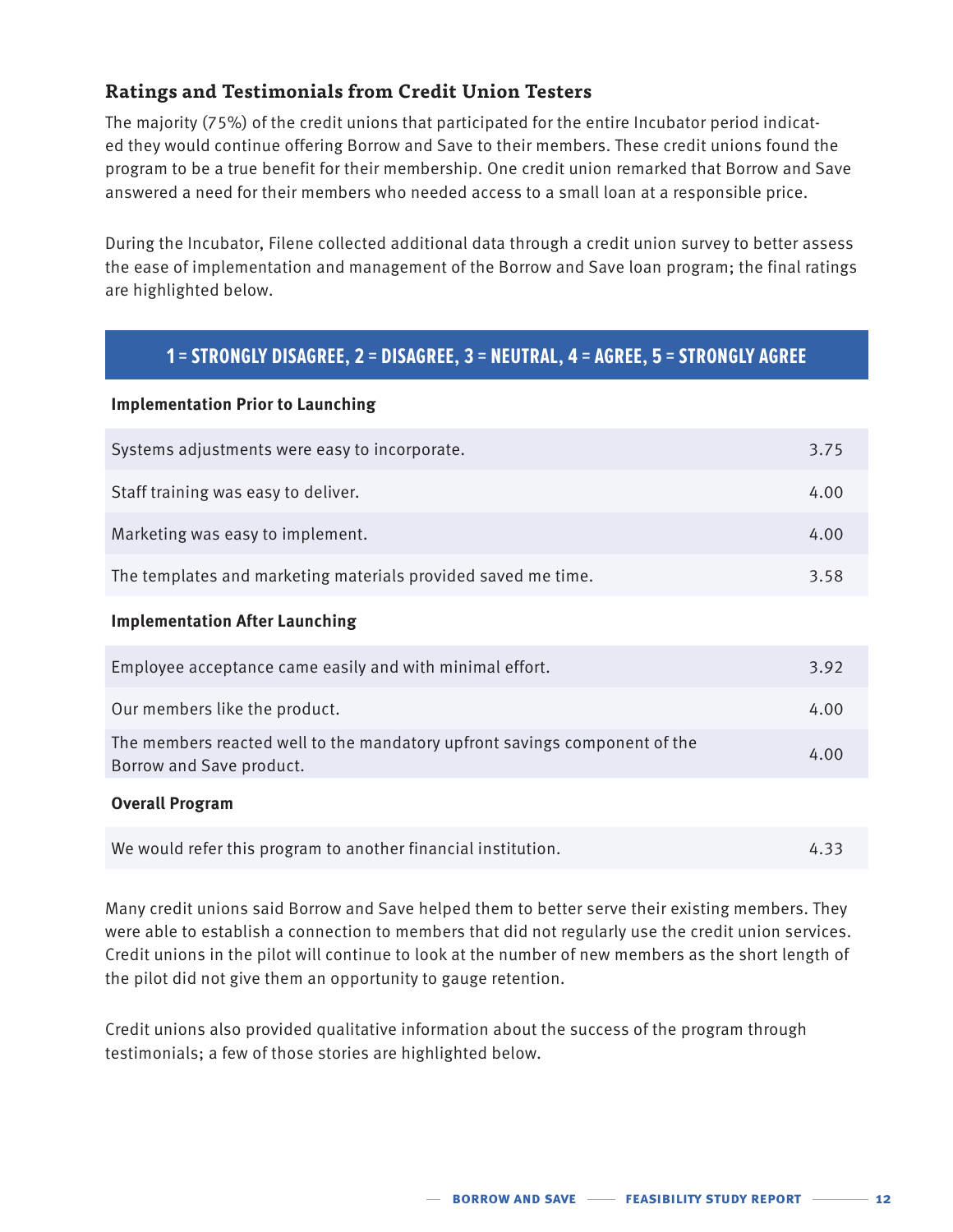#### **SKYONE FCU - FROM A MEMBER OF MANAGEMENT**

"Everything is going better than expected. We had some member push back at the beginning from members who didn't 'need help.' That turned around quickly."

#### **PENINSULA CU - FROM THE CEO**

"Peninsula CU was able to grant new member, James, a Borrow and Save loan in June 2014. He had good employment, but was in the beginning stages of divorce, and found himself short on cash days before payday. James was also scheduled to head out of town for work and needed to pay the mortgage (for his soon to be ex-wife) and provide food for his children before leaving. He came to Peninsula CU to find an alternative to a payday lender. James paid off his Borrow and Save loan today and thanked Peninsula CU for the help. In the time since taking out the Borrow and Save loan he has been able to save \$3,000 for a down payment on a new car and add \$2,000 to a savings account. And great news...he financed his new vehicle with Peninsula CU. James expressed his gratitude and expressed that he is in a much better place in his life in part due to the assistance provided by PCU. What a great story!! Truly people helping people."

#### **SOUTHWEST 66 CU - FROM THE CEO**

"The program is going absolutely wonderfully. I believe we are up to 67 members taking advantage of this product and they can't say enough about the benefits of the program. We will be capping our first round at 100 loans to season the portfolio a bit and watch for charge-offs and delinquencies, which to date there have been none. Once we feel comfortable we will be opening it to 500 more loans. Our Board could not be more excited. This product is changing people's behaviors and in turn, their lives. We could not be more happy with your partnership."

#### **HOPE CU - FROM THE LENDING TEAM**

"Members use these loans for a variety of purposes, such as to pay taxes on one's car tags, tires, Christmas gifts, and to catch up on bills.

- → Team members also mentioned enthusiasm for the length of the repayment period. The longer repayment period allowed some members to take on credit and build their credit score where they may not have had the opportunity in the past.
- → Team members use the credit score snapshot to engage in member education/financial coaching that enhances members' ability to build credit scores.
- → Team members have also specifically mentioned its use as an alternative to a payday loan when short-term expenses or emergencies occur."

#### **SEASONS FCU - FROM THE LENDING TEAM**

"We took our Summer Fun and Holiday loans and modified them to offer Borrow and Save. We had a soft roll-out Memorial Day week 2014, a big blitz for June, took summer fun loans, targeted direct deposits for members with D or E grade credit, offered a marketing blitz to promote for D & E members with lower credit."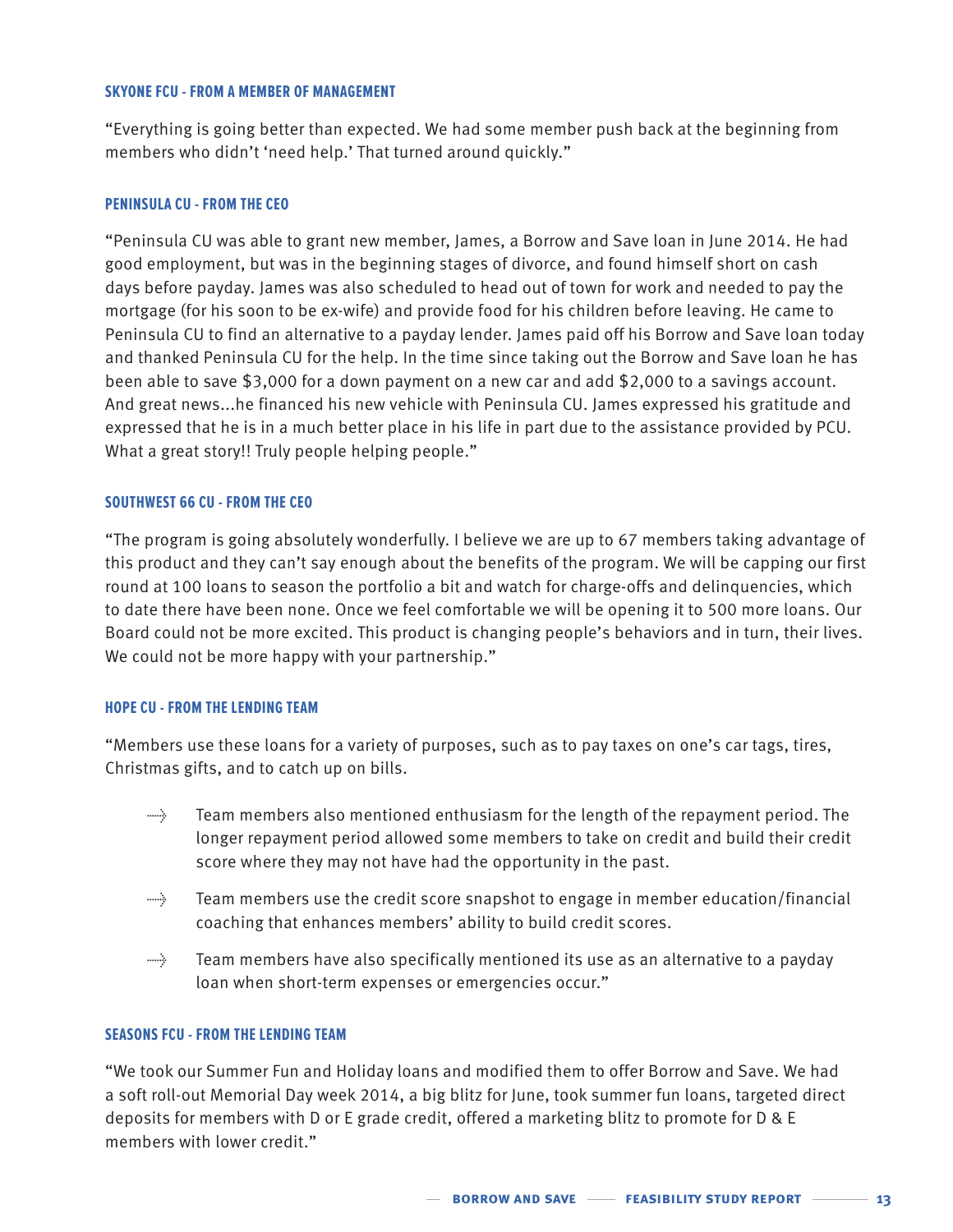## **Ratings and Testimonials from Consumers**

During the Incubator, Filene collected additional data through borrower surveys to better assess the impact of the Borrow and Save loan in their lives. Although most members surveyed were supportive of the product, a few continued to take out payday loans. For some the amount of their debt will take a larger time than the 18 months of the Incubator to stabilize. The final ratings to survey questions followed by member comments are highlighted below.

## **1 = STRONGLY DISAGREE, 2 = DISAGREE, 3 = NEUTRAL, 4 = AGREE, 5 = STRONGLY AGREE**

| This program helped me meet my emergency need.                          | 4.62 |
|-------------------------------------------------------------------------|------|
| This program is the reason I have started a savings account.            | 3.32 |
| This product was fairly priced.                                         | 4.30 |
| My financial position improved because of this program.                 | 4.03 |
| I have had to take out a payday loan since using this program.          | 2.08 |
| I would take out another loan if the need arises in the future.         | 4.47 |
| I am more loyal to my credit union after participating in this program. | 4.20 |
| I would recommend this program to my friends and family.                | 4.49 |

"It made a great impact due to the interest rate, which is GREAT, best I've seen yet. To summarize, this program is outstanding!"

"It has helped me stay out of a big hole that could have hurt my family."

"It was what I needed without getting into deeper debt."

"It made a great impact because it helped my family in our time of need."

"Really and truly it helped me out and now that I'm about to finish paying it off, I really forgot about the saved amount I had coming to me. I'm glad it worked out that way. Now I have something to look forward to once the loan is paid."

"Improved my money borrowing habits."

"Helped me with the understanding of saving money for unforeseen occurrences."

"Raised my credit score, allowing me to obtain credit from other companies, this is the only place to work with me on my budget."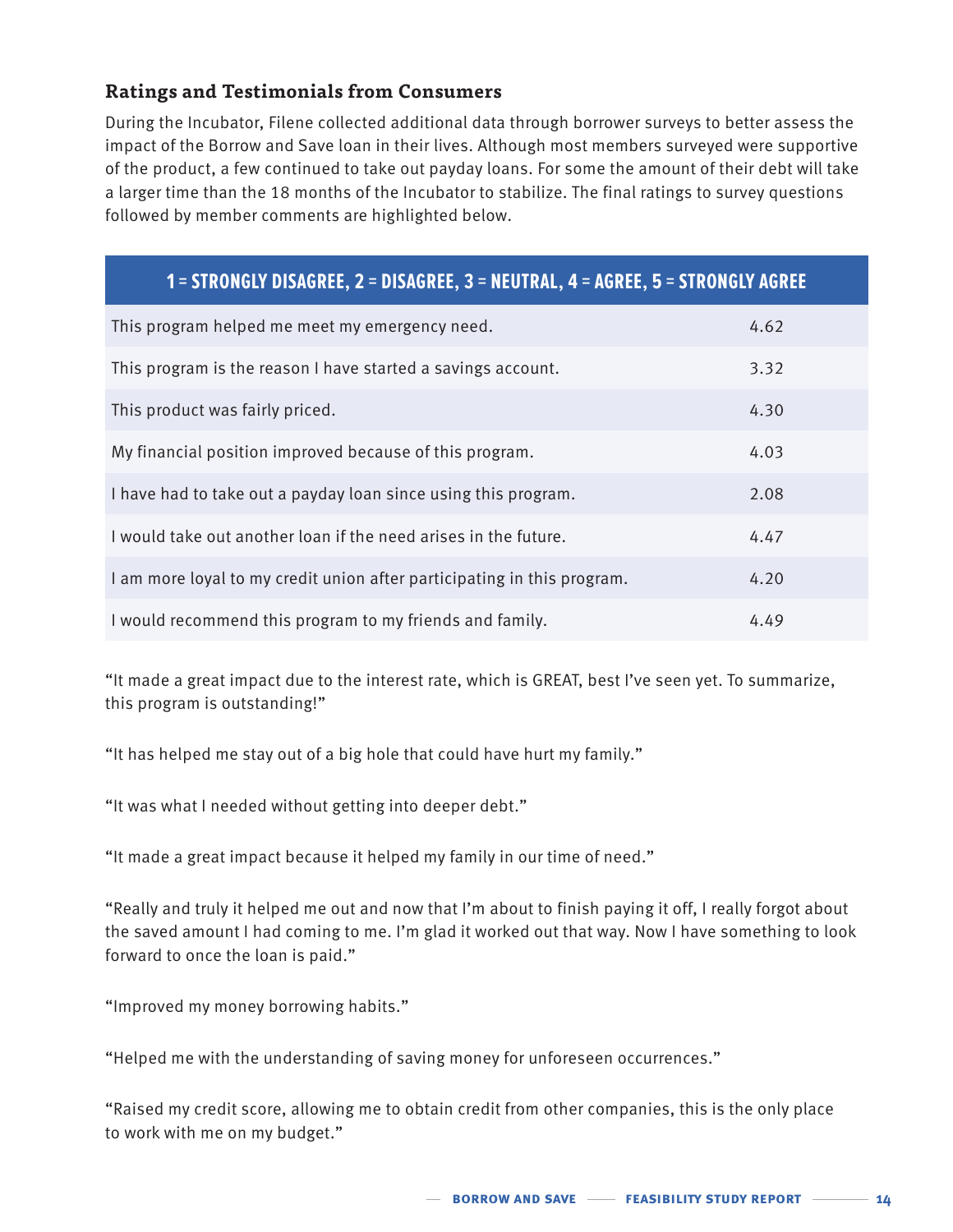"There was an emergency need with my gas bill to be paid and other personal needs. I am a substitute teacher in the school system and I only receive social security each month. School is out for the summer. This made a tremendous impact so I can get a second chance to build good credit and strengthen my chance at solid credit."

"It improved my credit score tremendously and has allowed me to get a good loan price to purchase a house."

"I was very encouraged by the amount of funds deposited in my savings account. Thank you very much!!!"

"It helped me when no one else would."

"It put me at ease knowing I have savings to fall back on and improve my credit with automatic payments on the loan."

"It is a product I'm able to access easily. I have been able to increase my credit score from 410 to 570, and I have been able to pay off at least one debt each time I utilize the loan."

"Helped me through a difficult time, improved my credit score, and increased my savings."

## **OPERATIONAL CONSIDERATIONS**

Before implementing the Borrow and Save loan program, there are a few operational items to consider applying in order to make the launch as effective as possible.

#### **Personnel Resources/Training**

Based on our survey of credit unions that participated in the pilot, those with an existing payday advance loan had a much easier time with training and rolling out the new Borrow and Save product. Staff already understood the targeted audience and were able to easily market the program to the right client. This also meant the staff were more equipped to underwrite the loan and understand the potential pitfalls; in many cases staff were able to offer this loan to Tier 5, the weakest borrowers. With an existing payday advance loan program, credit unions transitioned most members into the Borrow and Save loan. Some credit unions also transitioned a Salary Advance Loan and a Holiday Loan and now only offer Borrow and Save because it turned out to be a better product for their members. Frontline staff were trained on the new product and educated on identifying payday loan users and then recommended Borrow and Save as an alternative. Once members experienced the product, they frequently referred other members.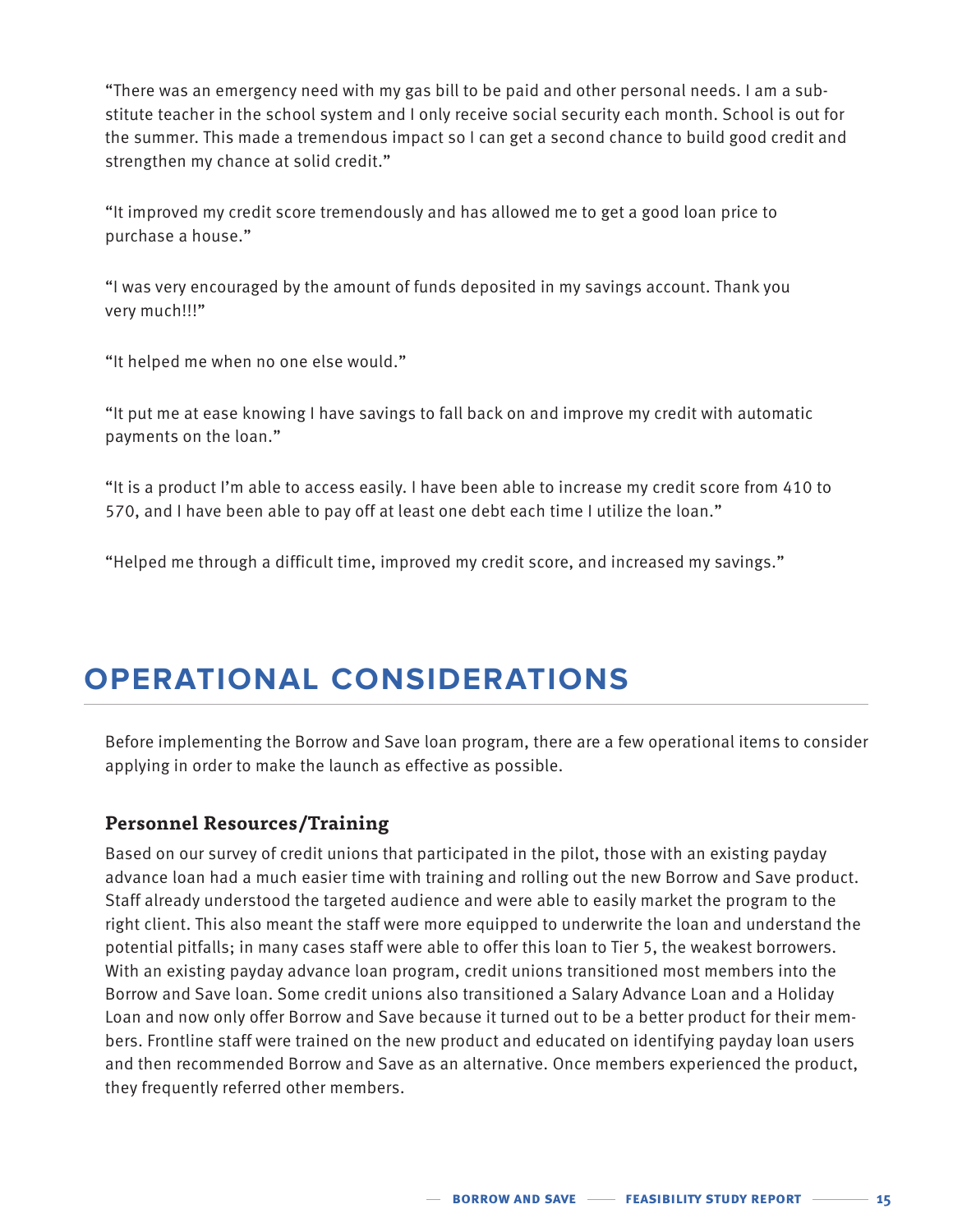Credit unions that developed a new product for Borrow and Save indicated hands-on staff training was helpful. Peninsula FCU and SkyOne FCU created their Borrow and Save loan using the Implementation Guide and had a great response from members. Very little training was required since the product was very simple and easy to explain to members. Once credit union staff were able to define the right market for Borrow and Save, the loan process was easy. In many cases staff indicated a slow rollout is preferred and to focus the rollout at one branch and then expand as both the staff and the members become more familiar and comfortable with the loan. In some cases only one staff member was underwriting Borrow and Save. Cross-sale training will be important to scale the product.

Freedom First CU offers monthly workshops for its employees. It uses these workshops to educate staff on how the product works and who may be eligible or a good candidate. Understanding the target market appears to be key for all participating credit unions. Educating staff on an ongoing basis was also beneficial in keeping the product top of mind and reminding staff of how the product can help the credit union serve more of their membership.

## **Frontline Talking Points/Marketing**

Very little marketing and training were required for the Borrow and Save product. Prior to rollout, all participating credit unions provided frontline employees with details about the product and the underwriting guidelines. In many cases, credit unions only rolled out the product in one branch as part of the testing phase. In other cases only one or two staff members focused on rolling out the product. Most members learned about the product through word of mouth. Several of the credit unions did use the Borrow and Save marketing materials and the logo created by the Federation to promote the program. Marketing included press releases about the new product, interviews with local radio, website/e-news marketing, and brochures at branches and community partner locations. While the credit unions were not required to use the materials, they were offered to all the Incubator participants. Those that did use the materials found them very useful and liked the idea of having materials ready to go for signage and use in mailings.

In many cases, credit unions that already had an alternative payday loan had an easier time transitioning to the Borrow and Save product targeting those members that already had payday loans outside of the credit union. Members were also encouraged to consider Borrow and Save if they were denied another credit product due to poor or no credit. Borrow and Save became a stepping-stone for members to access future credit opportunities. This graduated approach was used by all credit unions in the Incubator.

### **Technology**

Each credit union had different technology experiences. Some indicated their core system could not easily manage Borrow and Save and track necessary data points, while others indicated that Borrow and Save was easier than the other existing payday alternative loans that they had in place. In some cases credit unions have to pay for a payday alternative loan platform. Those using the EPL core system stated Borrow and Save was easy to implement within their regular system. Being able to use the credit unions existing system makes it easier for frontline staff as well collections when accounts are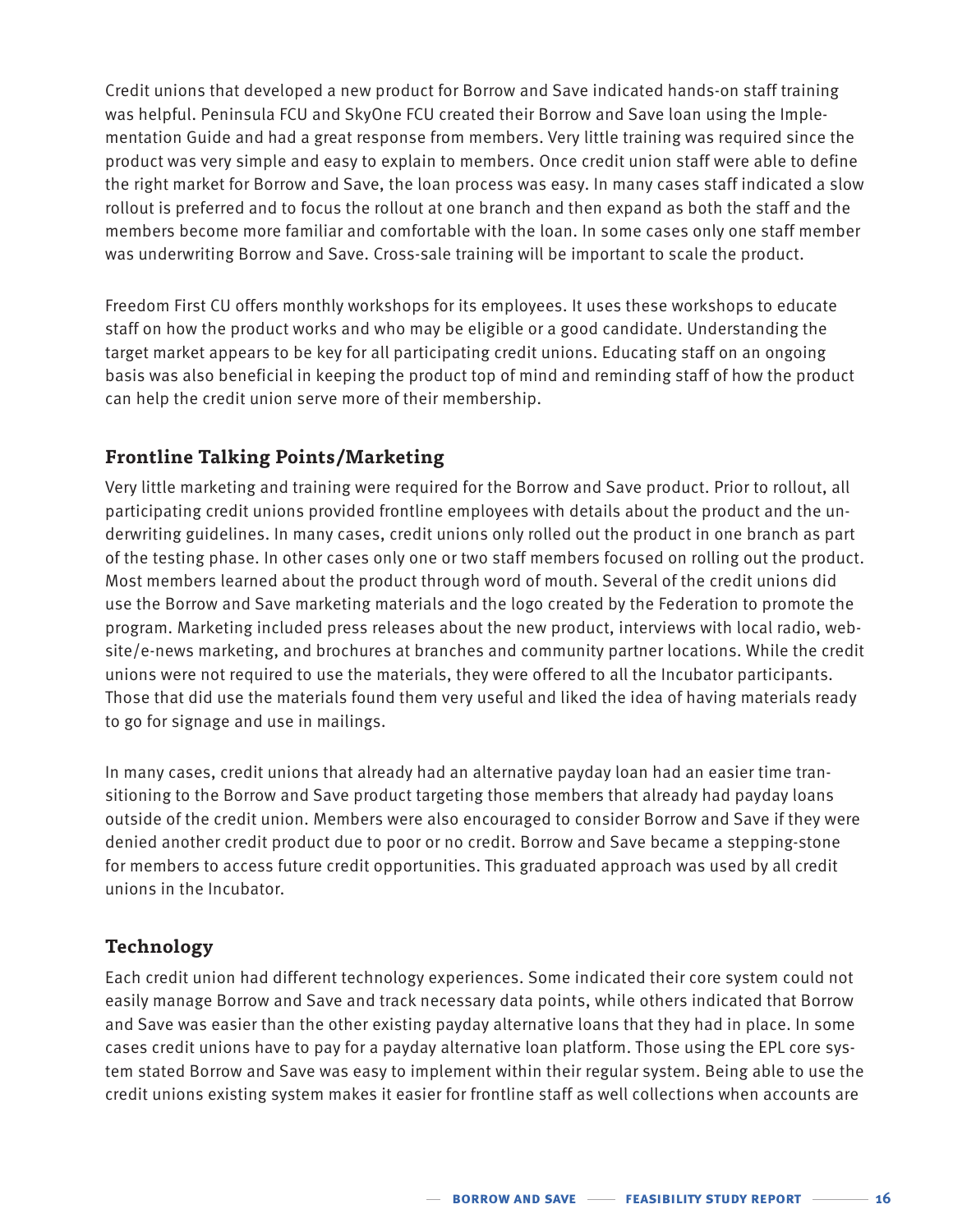slipping into default. One example of this is Guadalupe Federal Credit Union's use of an additional class code: the credit union taught tellers how to issue the loan and loan officers how to fund them. Borrow and Save loans were audited like any other loan, which streamlined the process.

In many cases some programming was necessary to identify the product within the credit unions core system to identify Borrow and Save loans. Freedom First had to create a code for the savings portion of the secured loan so that Borrow and Save savings were not released as the loan balance went down.

## **Reporting**

It is important to track the effectiveness of the Borrow and Save loan portfolio with the rest of the credit union's lending portfolios. During testing, the following items were tracked on a monthly basis:

- → Number of loans
- → Dollar amount of loans
- → Average loan amount
- → Interest rate
- →→→→→ Loan term
- → Age of borrower
- → Credit score of borrower
- → Charge-offs & delinquencies
- → Percentage of loan portfolio that are Borrow and Save loans
- → Amount saved

All credit unions were able to set up Borrow and Save into their regular reporting systems; reporting on the loan details was not hard. Credit unions indicated that although Borrow and Save tracking was different than for some of their other loans, it was not difficult.

Overall, all of the credit unions that participated in the program liked the product and saw it as an opportunity to provide an alternative to payday lending products that supports members' credit needs, while also building credit and setting members up for a safety net through the savings component. The product was also an opportunity to help some of their riskier borrowers. Credit unions that were most successful with the product already had a community development focus and credit building approach. In many cases credit unions that already had an alternative payday loan had an easier time transitioning into Borrow and Save and offered it to those members or targeted members they thought might use payday loans outside of the credit union. These credit unions were more familiar with doing small dollar loans, had a trained staff and were committed to helping members transition out of high-cost predatory loans.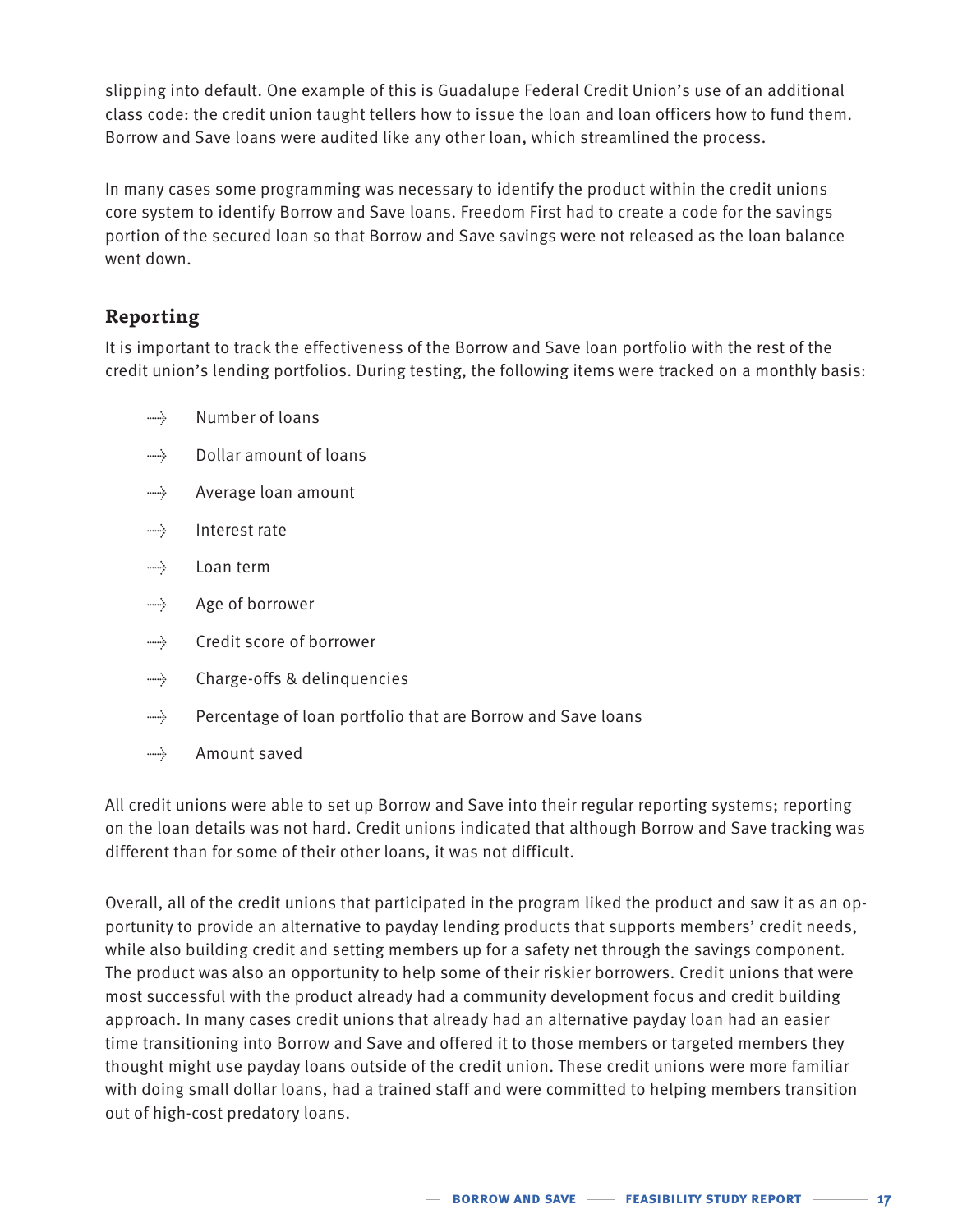Consistent staffing also made a difference. In instances where staff who were championing leading the product moved to different positions or left the credit union, the product was not as widely offered. Adequate staff training and support will be important for product sustainability. Training for frontline staff was simple once they understood the goals of the program and the target market it served best. In all cases very limited marketing was required to inform borrowers about the product; once members started accessing Borrow and Save, others followed. For "mainstream" credit unions, there was a higher learning curve. Traditionally, they would not lend to members with lower credit scores or no credit history at all. They usually do much larger loans for longer periods of time. As more mainstream credit unions expand their membership into lower income communities, it becomes more important for these credit unions to look at small dollar loans. The mainstream credit unions that participated in the Incubator were able to quickly adapt the Borrow and Save model into their product offerings. The Federation provided technical assistance to those who needed additional support.

## **REGULATORY & POLICY CONSIDERATIONS**

#### **Regulatory Considerations**

Borrow and Save policies must be in accord with COMPASS Compliance Assistance for Credit Unions. The following is a list of regulations to be mindful of:

- → Truth in Lending (Reg Z)
- →→→ Truth in Savings (NCUA part 707)
- → Equal Credit Opportunity (Reg B)
- → NCUA Part 701.21, Loans to Members
- → NCUA Part 740, Advertising and Notice of Insured Status does not apply if there is no required minimum share balance
- $\rightarrow$  Electronic Funds Transfer Act (Reg E) applies if there is a direct deposit component
- → Unfair, Deceptive and Abusive Acts or Practices (UDAAP)
- → Telephone Consumer Protection Act (TCPA) limits use of auto dialers, texting, etc.
- →→→ Military Lending Act (MLA)

#### **Product Structure**

Based on the initial pilot and the results at participating credit unions, the Federation has developed parameters for Borrow and Save to maximize impact and minimize risk. Below are details for the loan and savings parameters for the Borrow and Save product.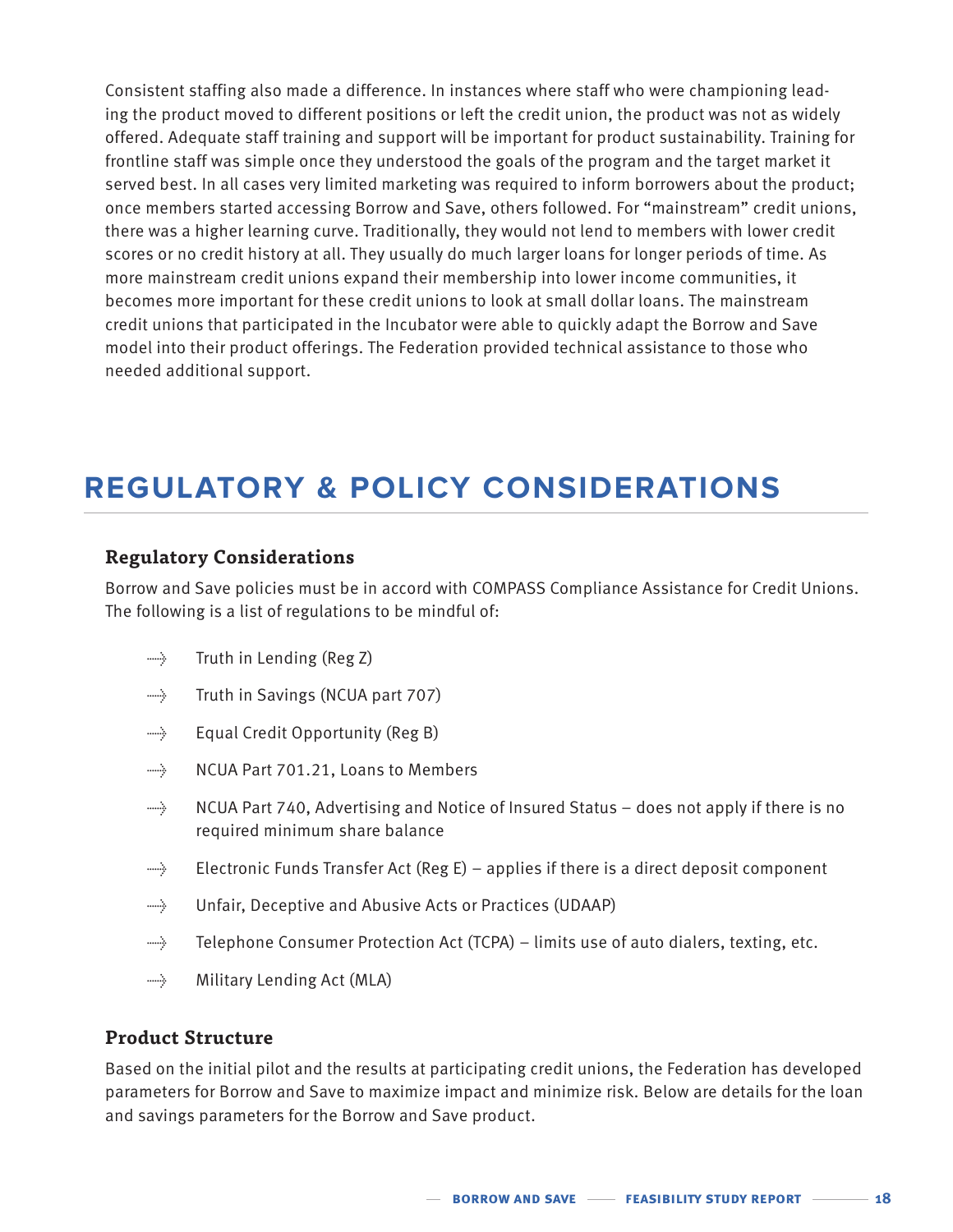#### **BORROW AND SAVE SNAPSHOT**

### **THE LOAN PARAMETERS**

Installment Loan (no balloon)

Loans between \$300 and \$2,000

Underwritten on the basis of the borrower's ability to pay – Payments equal to 5% of paycheck

Application Requirements

I.D.

Proof of Income

Rent and utility payments with current address

Loan term between 3 and 12 months

No more than 3 loans per year

No more than one loan out at a time

Adherence to NCUA guidelines on maximum interest rates and fees

Not more than 28% and maximum \$20 fee; not including savings portion

18% has been the sweet spot that works for CUs-sustainability and still aligned with mission

#### **THE "BORROW" IN BORROW AND SAVE**

#### **Underwriting**

The loan underwriting criteria must balance between providing greater flexibility than conventional personal or consumer loans and ensuring that a borrower can repay the loan. Underwriting a borrower's ability to repay based upon the debt to total income is critical. Proof of income protects the institution and the borrower and is consistent with the mandate to underwrite on the basis of the borrower's ability to make timely payments. Borrow and Save is designed for borrowers with challenged credit. The program can help members build credit with an acceptable level of risk for the institution.

Many payday loan borrowers report being unable to tap conventional credit due to prior credit challenges: Borrow and Save addresses this barrier to financing by not basing loan approval on credit scores. Not all credit unions participating in the Incubator pulled credit scores. Those that did pull credit reports and scores used them for informational purposes only to determine whether these loans pose a risk to the institution. Credit reports can also be used for the credit union to educate the borrower on ways to improve his/her credit rating. Despite this more open underwriting approach, in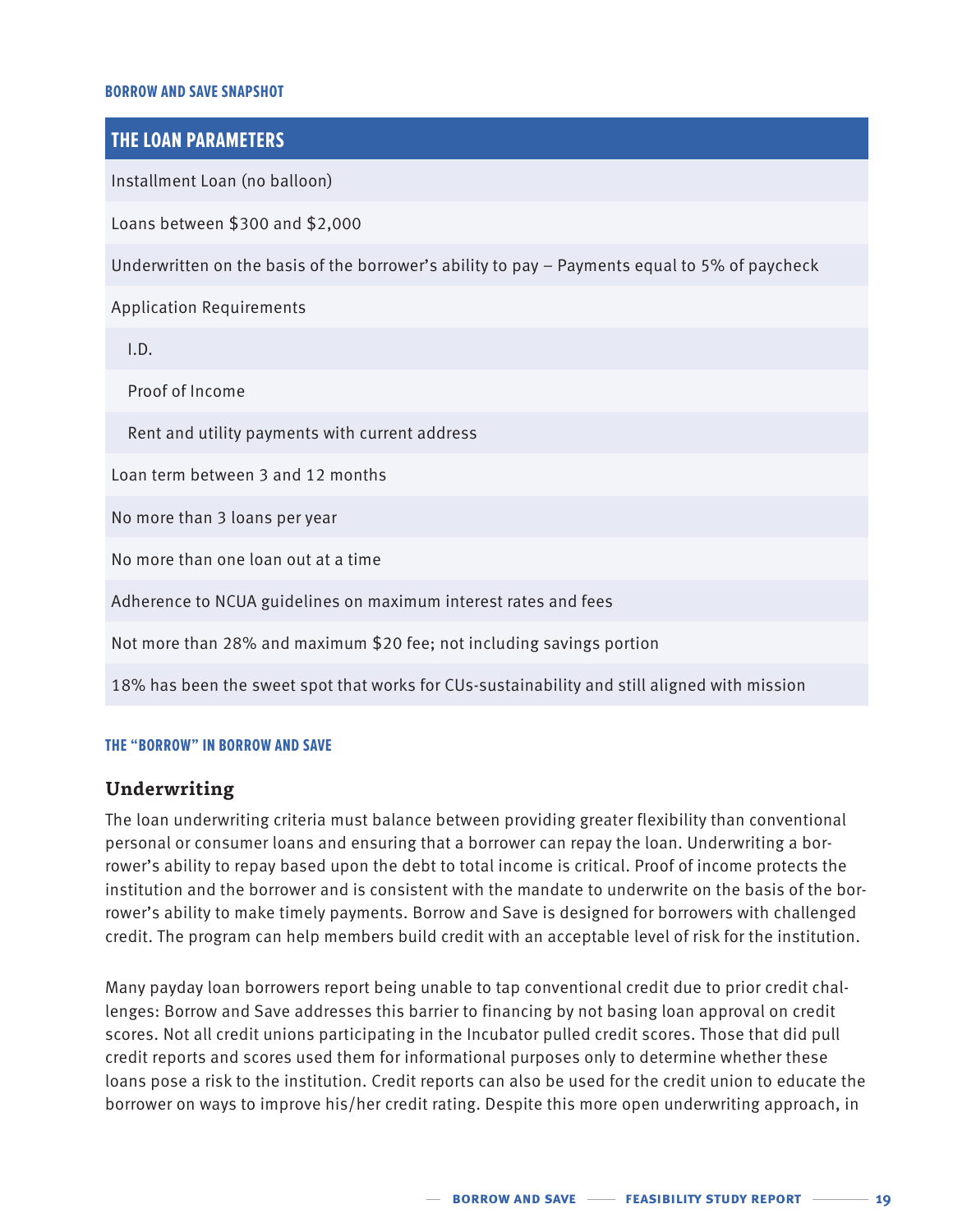the Incubator the Borrow and Save write-offs were no greater than and in most cases less than other credit union consumer loan products.

Borrow and Save does not require a minimum membership tenure. In the initial pilot, duration of membership did not correlate with lower rates of delinquencies or write-offs. Also, competing in the small dollar marketplace means ease of access. Credit unions participating in the Incubator pilot were able to use the Borrow and Save product to grow their members, accessing an emerging market within their field of membership.

#### **THE "SAVE" IN BORROW AND SAVE**

### **Optimum Savings**

The required savings is one of Borrow and Save's distinguishing features and a critical component of this product. From the credit union's perspective, a fixed amount in a frozen savings account can cushion against losses for the credit union as it fosters member savings. Saving amounts ranged from 25-50% of the loan. These funds were frozen in an account and only available, with accumulated interest, when the loan is paid in full. Additionally, these funds provide a nice transition for members to encourage further savings, such as a low-entry certificate of deposit.

### **THE SAVINGS**

Mandatory savings requirement with percentage of savings not less than 25% and up to 50%

Frozen in an account and only available, with accumulated interest, when the loan is paid in full

Promote the transition to a "next step" product to encourage further savings (such as a low-entry CD, first-time home buyers, IDA)

The savings impact is compounded by keeping members out of high-cost alternatives

### **Pricing**

There is no one size fits all interest rate for the product – each credit union needs to establish pricing based on its local market, taking into account the cost of delivering the product and projected losses. There are, however, two givens for the product:

- **1.** 28% is the allowed regulatory interest rate cap and
- **2.** 12% is an estimated minimum rate to cover costs and risk.

The goal is for a credit union to offer a product that is both financially sustainable for the institution and substantially more affordable to consumers than predatory alternatives. It is important that the product is transparent; the credit union must explain the interest rate if fees are included. Fees range from \$0 to \$20 per loan for a closed-end loan. While some credit unions have refunded this fee at pay-off, there is no evidence in the initial pilot to suggest that this has incentivized payments.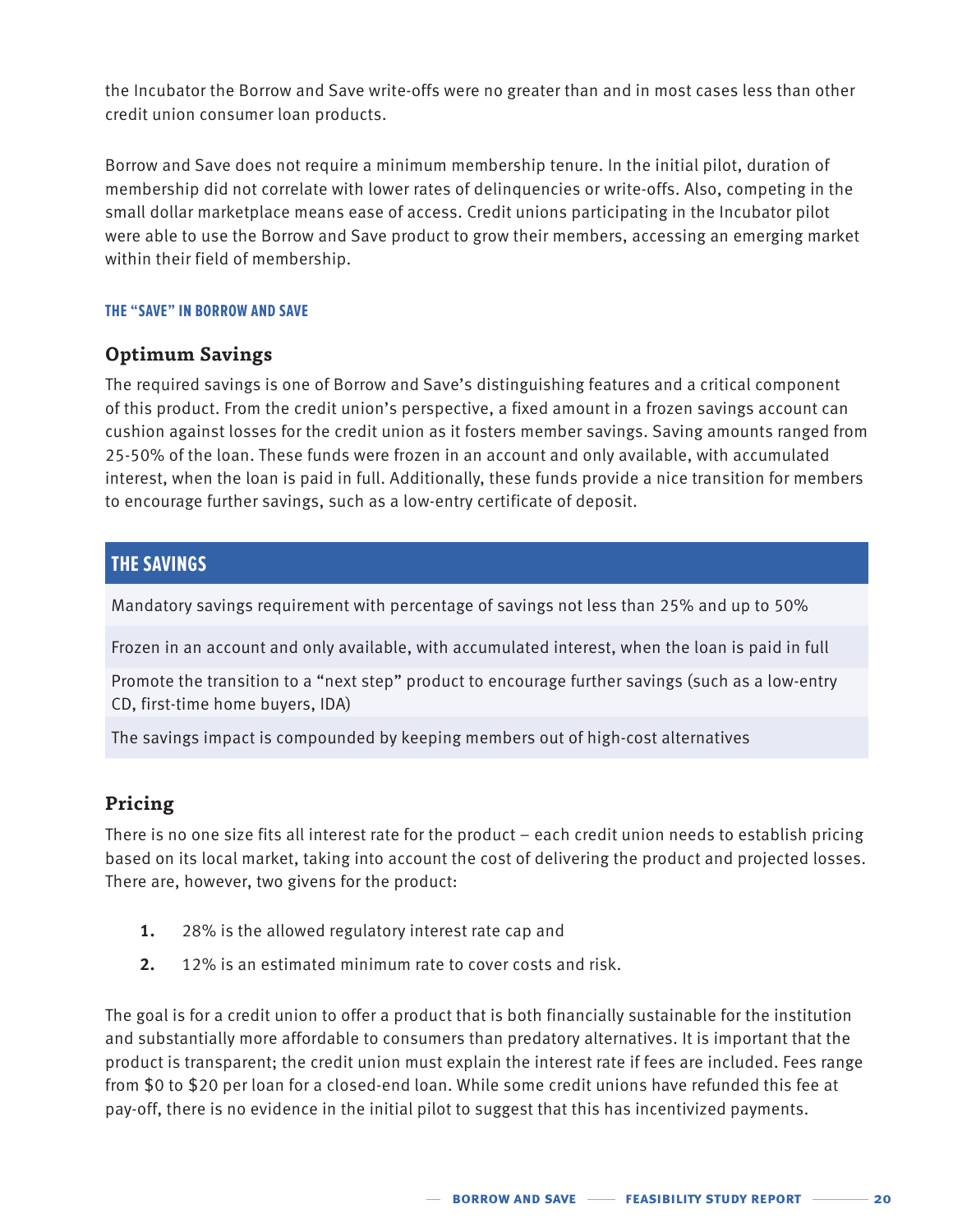Though the Borrow and Save product may, in many cases, be higher cost than a credit union's other collateralized loan offerings, the product is well aligned with a mission of furthering members' financial independence. It is affordable compared to alternative financial service providers, establishes savings, builds credit, and enables a pathway out of payday debt cycles.

## **Loan Size**

By NCUA definition, small dollar loans are less than \$1,000. Loans of this size with the proposed interest rates allow for manageable payments. The minimum Borrow and Save loan size is \$300, as it's been shown that loans below \$300 increase the likelihood of repeat borrowing for the member and as well as additional underwriting costs for the credit union.

## **Term**

Unlike payday loans with lump sum repayments that trap borrowers into repeat loans, the goal with Borrow and Save is to set terms that facilitate repayment. That is why "short-term" is excluded from the definition of the loan and the minimum term is 90 days with a recommendation for up to one year.

## **Number of Loans in a 12-Month Period**

The Borrow and Save paradigm is based on meeting immediate credit needs and supporting the accumulation of adequate savings to minimize repeat borrowing. The survey results of credit unions participating in the Incubator show that given the opportunity to access multiple small dollar loans within a year, consumers will continue to borrow even when they have adequate savings to cover expenditures. If a member is failing to build a savings habit through this program, the credit union should look for other options for the borrower, including financial counseling. Given this information, credit unions should issue a maximum of three loans per year and the loan must be paid in full in order to access the next loan.

## **Collections**

Because loan terms do not extend more than one year and can be as short as 90 days, it is important to get a jump on delinquencies almost immediately with a courtesy reminder. At the time of closing, encourage borrowers to let you know as soon as possible if there is a problem with repayment. Be sure that borrowers understand that the savings in their account will not be available until the loan is paid in full.

Institutionally, reexamine underwriting quarterly relative to delinquencies and charge-offs; use this review to determine if the product's pricing needs to be adjusted.

## **Regulatory Environment**

As illustrated in the chart below, Borrow and Save falls well within NCUA's Small Dollar Loan guidelines and goes even further to ensure affordability, ability to repay, and improved financial position for borrowers.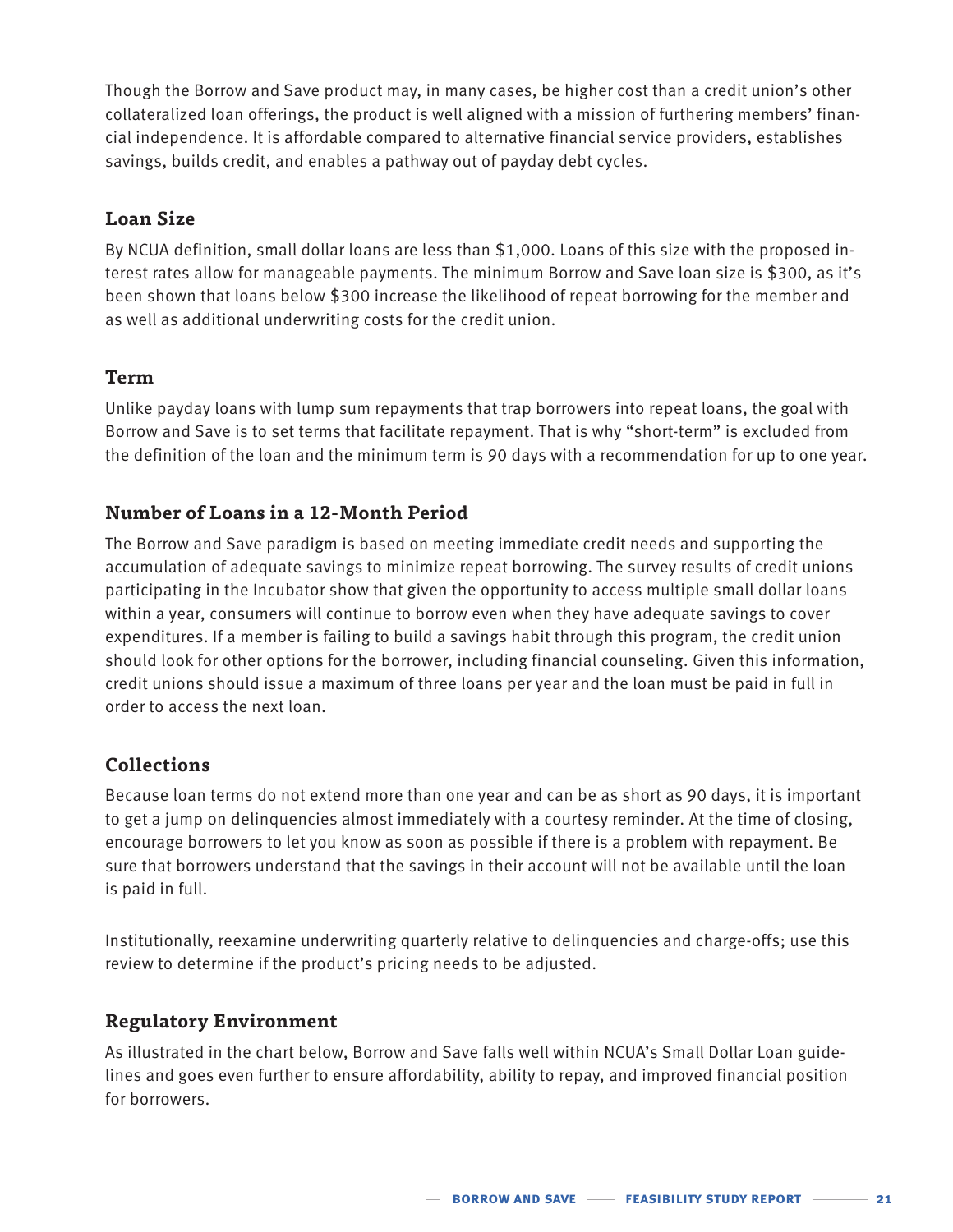## **COMPARING REGULATORY REQUIREMENTS FOR SMALL DOLLAR LOANS WITH THE BORROW AND SAVE PRODUCT**

|                                       | <b>NCUA</b>     | <b>Borrow and Save</b>                       |
|---------------------------------------|-----------------|----------------------------------------------|
| <b>Interest Rate</b>                  | Up to 28%       | Between 12% and 18%                          |
| Fees*                                 | Up to $$20$     | Up to $$20$                                  |
| <b>Terms</b>                          | $1-6$ months    | $3-12$ months                                |
| <b>Amounts</b>                        | $$200 - $2,000$ | $$300 - $2,000$                              |
| <b>Rollovers</b>                      | None            | None                                         |
| Max Loans (12 month period)           | 3               | 3                                            |
| <b>Credit Reports</b>                 | Not Required    | Not Required; Informational<br>Purposes Only |
| <b>Required Savings</b>               | N/A             | 25% to 50%                                   |
| <b>Financial Literacy or Coaching</b> | Not Required    | Available and Recommended                    |

*\*According to NCUA regulations, fees charged are excluded from the finance charge calculation. These are not included in the APR. Fees can be charged on a per loan or annual basis. If, however, fees are charged and then refunded based on a member's usage of the product, these fees would have to be included as a finance charge.*

Credit unions will want to stay informed of the Consumer Financial Protection Bureau's (CFPB) rulings for small dollar loans to ensure they are in compliance. In March 2015 the CFPB announced it is considering proposing rules that would end payday debt traps by requiring lenders to take steps to make sure consumers can repay their loans. The proposals under consideration provide two different approaches to ending debt traps – prevention and protection. Under the prevention requirements, lenders would have to determine at the outset that the consumer is taking on affordable debt. Under the protection requirements, lenders would have to comply with various restrictions designed to ensure that consumers can affordably repay their debt. These proposals would cover short-term credit products that require consumers to pay back the loan in full within 45 days. The regulations would also apply to longer term loans that have an all-in APR of over 36%.

## **MARKETING STRATEGY**

The Federation worked with participating credit unions to develop a Borrow and Save logo and key collateral materials to support the marketing of the product. The materials included two brochures, a postcard, and sample web banners along with design guidelines. It was not mandatory for credit unions to use the marketing materials, but all were required to use the Borrow and Save and Federation logos on marketing materials. Materials may also be personalized with credit union logo and contact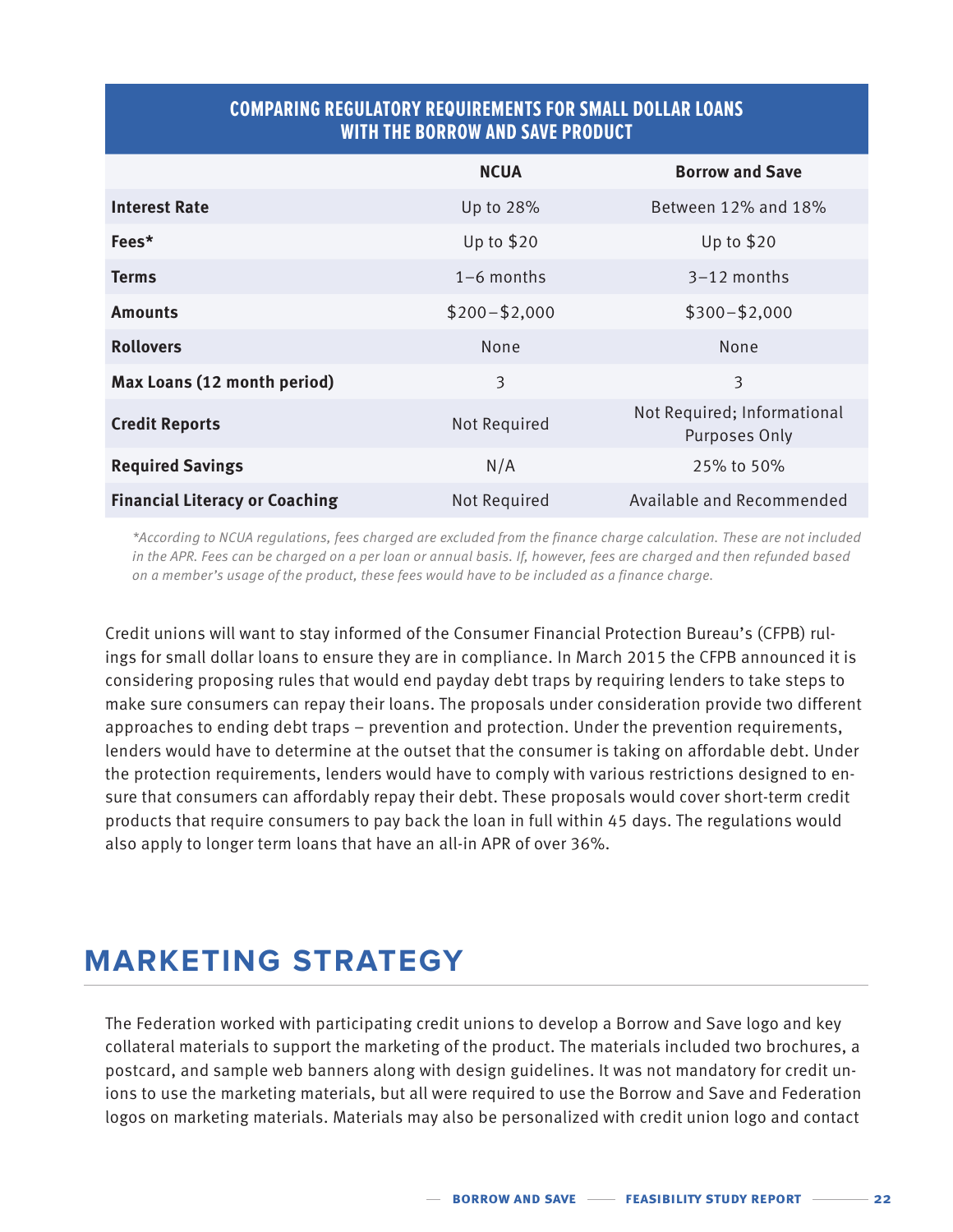information. The Federation has trademarked the Borrow and Save logo and has a licensing agreement in place for credit unions interested in offering the product. Based on the survey of the credit unions that participated in the Incubator we found the following results:

### **Target Audience**

- → Low- and moderate-income credit union members and/or non-members looking to build financial security
- → Financial decision-makers (mostly women)
- → Tend to live in urban settings
- → Average age is 41 years old

#### **How to Communicate the Information to Members**

- → Must connect with their (target audience's) lifestyle, location, etc.
- → Outline benefits, "What's in it for me?"
	- » Fast. Easy. Simple. Personable.
	- » Positive way to build credit and savings
	- » Allows members to save, while getting immediate access to funds they need
	- » Financial wellness and education
	- » Money is safe and insured through credit union
	- » Member stories and testimonials are key and especially effective on social media
		- For example, "It helped my family in a time of need." or "It helped me when no one else would."
		- Showcase these stories in marketing pieces and conversations

#### **How to Connect the Audiences with the Information**

#### **UTILIZE THE IMPLEMENTATION GUIDE AND MARKETING MATERIALS TO EDUCATE AND PROMOTE THE PRODUCT**

- → Promotional flyers
- → Brochures in branches
- → Brochures in Community Partner offices
- → Staff training and engagement
- → In-branch print and digital media (brochures, take-ones, posters, screens)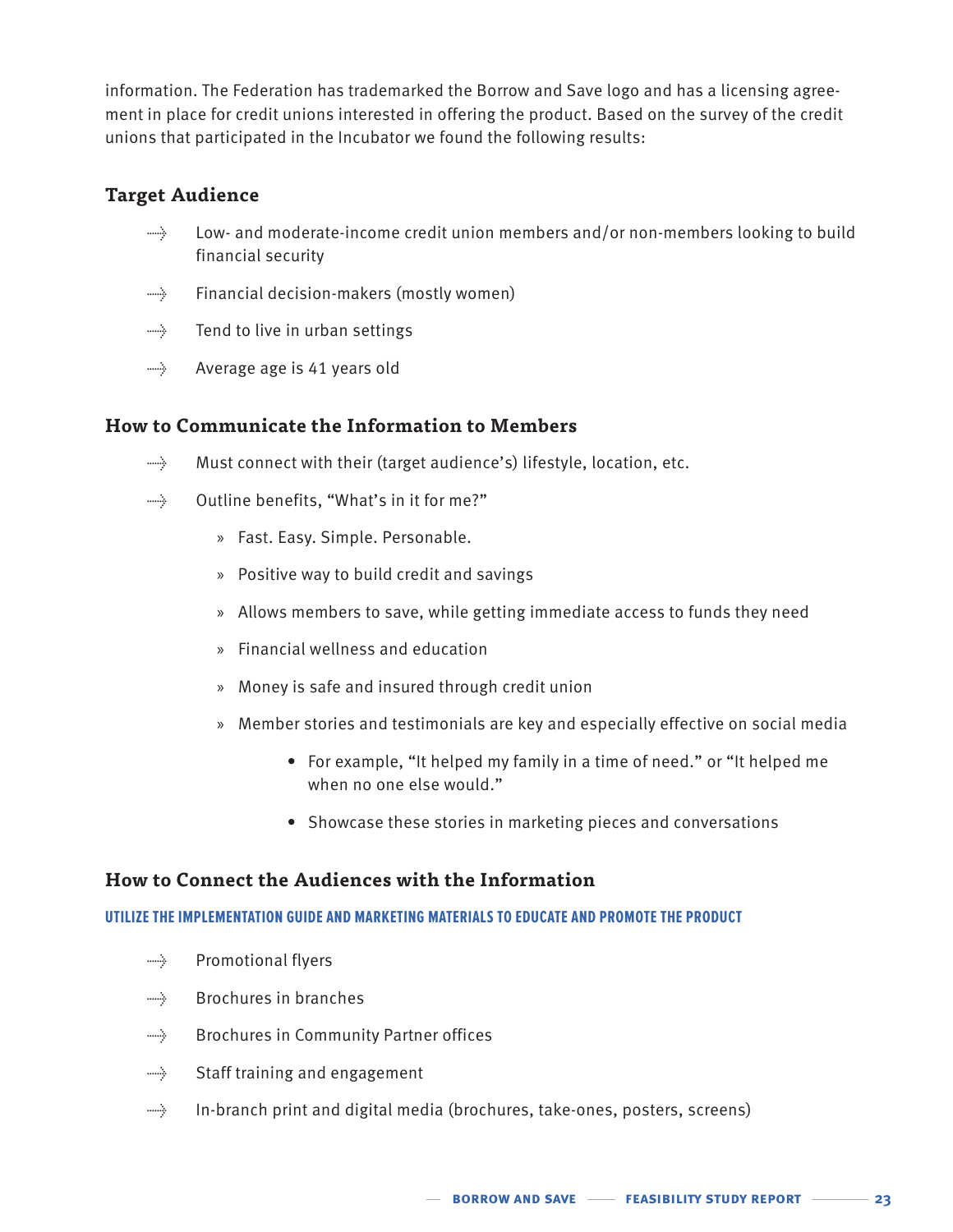- → Online web banners
- → Social media with testimonials
- → Website with testimonials
- → Direct Marketing
- → Email marketing
- → Outside media sources if applicable, such as billboards and TV advertising

## **FINANCIAL CONSIDERATIONS**

Each of the credit unions that participated in the Incubator's testing period were asked to complete a basic profit and loss sheet to assess the financial viability of the Borrow and Save loan. Seven of the credit unions completed this task and five of them show that they were profitable. Specific results are shown below.



*\*Product Profit Margin includes cost of funds, loan losses, and operational expenses.*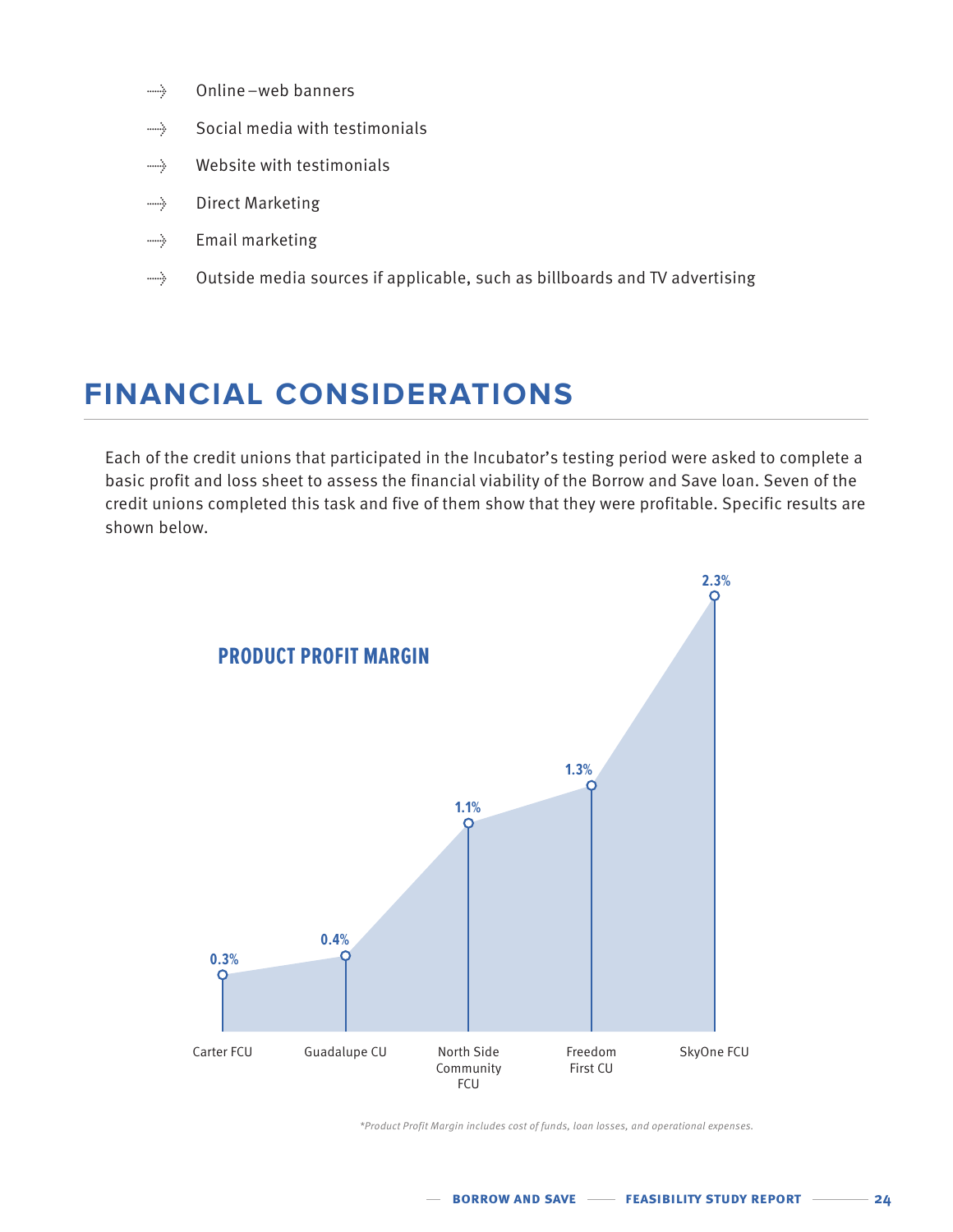| <b>CREDIT UNION</b>      | <b>ASSET SIZE</b> | # LOANS | <b>LENDING</b> | <b>AVERAGE</b><br><b>LOAN RATES</b> | <b>PROFITABILITY</b><br><b>RESULTS</b> |
|--------------------------|-------------------|---------|----------------|-------------------------------------|----------------------------------------|
| Freedom First CU         | \$391.2M          | 263     | \$632,111      | 16.62%                              | \$7,913                                |
| SkyOne FCU               | \$437.5M          | 171     | \$118,500      | 18%                                 | \$2,778                                |
| North Side Community FCU | \$8.6M            | 223     | \$219,250      | 18%                                 | \$2,459                                |
| Guadalupe CU             | \$138.3M          | 683     | \$452,300      | 21.99%                              | \$2,092                                |
| Carter FCU               | \$256.4M          | 412     | \$162,505      | 15%                                 | \$629                                  |

In addition to the easily quantifiable results, there are other factors that help showcase that offering members Borrow and Save loans can yield positive income. One factor is that once you help C, D, and E paper members, they will be very loyal. In fact, as shown from the testimonials earlier in this report, members stated that they are more loyal to their credit union after receiving their Borrow and Save loan. Additionally, when members can improve their credit rating and establish savings accounts, this can lead to them opening more sophisticated and profitable products within the credit union.

## **Delinquencies and Charge-Offs**

Credit unions monitored loans closely and had very few delinquencies. In some cases Borrow and Save had lower delinquencies than other payday advance loan products. For example, Guadalupe FCU reported over 683 loans with a 0.5% delinquency rate. Additionally, Guadalupe FCU added a reward tier to help people access higher dollar amounts with the hope that this would encourage them to get into traditional loans.

### **Balance Sheet Planning/Liability Management**

Some credit unions that had a payday loan alternative product already had this type of analysis in place. Freedom First CU created a profitability analysis on Borrow and Save loans to make sure the product was sustainable and also tracks delinquencies on these loans.

## **RISK ANALYSIS**

### **Risk Mitigation**

Borrow and Save was developed with risk mitigation top of mind. Direct deposit, proof of income, financial counseling, and underwriting based on ability to repay are all critical product features that help credit unions mitigate risk[.](http://www.cdcu.coop/investing/investment-offerings-for-credit-unions/ )

Before a credit union engages in an aggressive sub-prime lending effort, it should review NCUA's Risk Alert letter of June 2005 (Risk Alert No.: 05-RISK-01). The letter states: "Sub-prime lending is an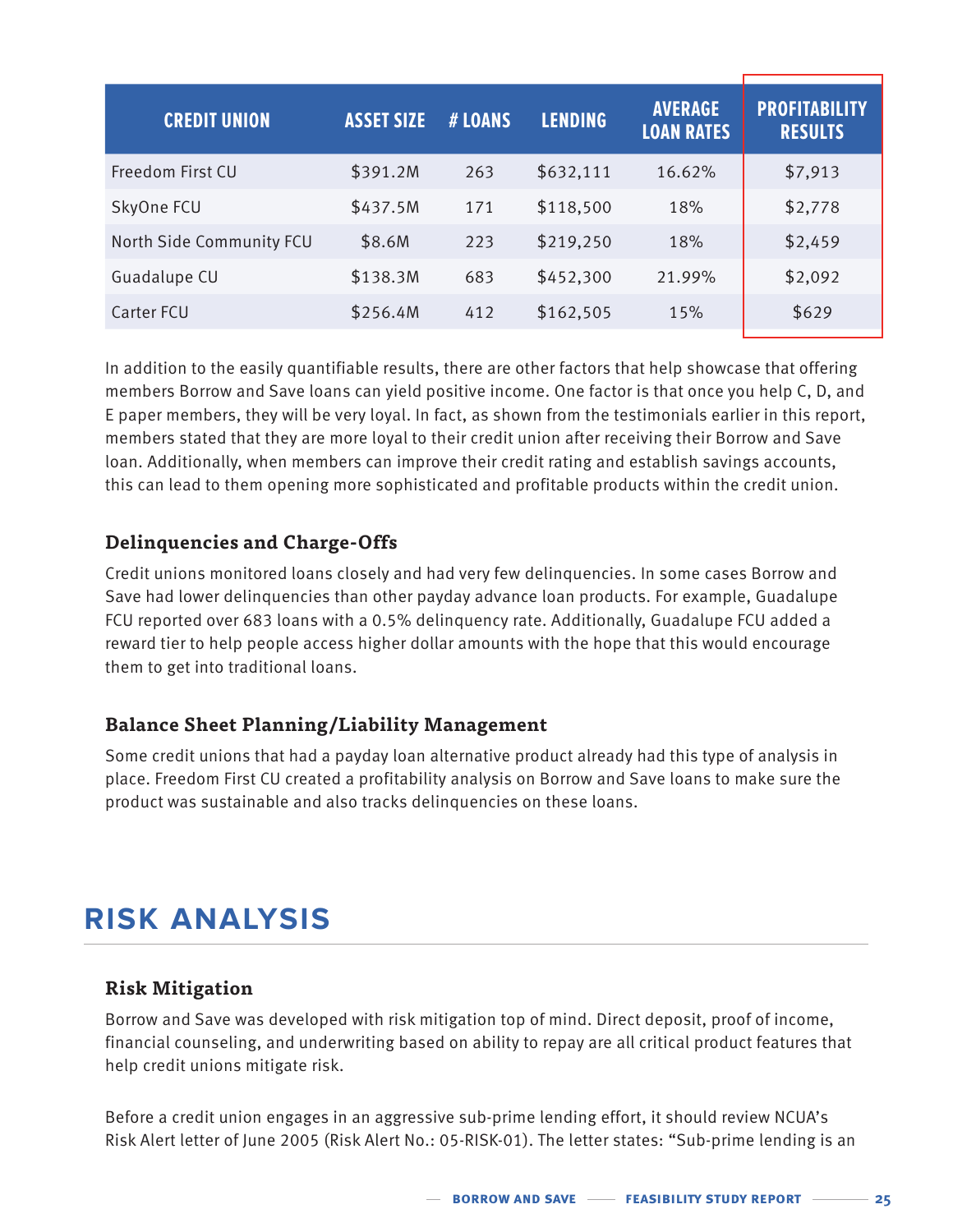activity that, if properly implemented and controlled, can be an acceptable segment of your lending portfolio in meeting your members' needs." But it goes on to say that "adequate due diligence and control measures are required." 9

Whereas this study is aimed at helping credit unions explore the benefits of offering more small dollar loans to low-income consumers who may be higher-risk borrowers, how the credit union chooses to implement and manage the process can make the difference between a sound loan portfolio and a speculative and risky one. NCUA states that "sound underwriting practices, effective control and monitoring systems, and sufficient capital levels are key components to a well-managed program." 10

During the Incubator's testing period, many of the credit unions experienced a formal NCUA audit and were very pleased with their results for their subprime lending portfolio, generating no findings. Pilot results indicate that risk can be effectively managed by following NCUA guidelines and the Federation guidelines established for Borrow and Save.

## **Determine Risk Tolerance and Expertise**

The first thing a credit union should do is determine its tolerance for risk and its level of underwriting expertise. As part of its lending strategies, the Board of Directors should establish parameters for credit and concentration risk. For example, if the credit union has limited expertise and exposure to subprime lending, the board may want to restrict such loans to only C or D paper, and limit the dollar or percentage amount of such loans. The limits may be based on the credit union's net worth. However, if managing risk to net worth, make sure the credit union is monitoring aggregate exposure of risks to net worth. This is covered in NCUA's March 2010 Letter to Credit Unions (Letter No.: 10- CU-03) on concentration risk. If the credit union has other at-risk loan products tied to net worth, these should be monitored both individually and aggregately. $11$ 

## **Manage Yield by Risk Tier**

The cost to make and service subprime loans and associated loan losses will invariably be greater with riskier loans. It is strongly recommended that credit unions calculate these extra expenses. This enables management to demonstrate to boards and examiners what each risk tier adds to the bottom line – or in the case of negative net yield, what it subtracts from the bottom line. Higher losses from riskier loans can cause boards and examiners to become concerned, unless it can be shown these loans are producing positive ROI based on higher average yields.

## **Static Pool Analysis**

In its Risk Alert Letter of June 2005, NCUA recommends credit unions use static pool analysis to monitor performance of loans over time. This is further discussed in the following white paper: [https://www.ncua.gov/Resources/Documents/Risk/RSK2005-StaticPoolAnalysis.pdf.](https://www.ncua.gov/Resources/Documents/Risk/RSK2005-StaticPoolAnalysis.pdf)

A static pool is made up of those loans originated with similar underwriting criteria during the same month or quarter. It is a longitudinal study of the loan pool over its life. For example, a credit union could use FICO tiers as its underwriting criteria and track all loans made monthly or quarterly by tier. It then tracks the performance of each pool over 18 to 24 months, until the pools become seasoned.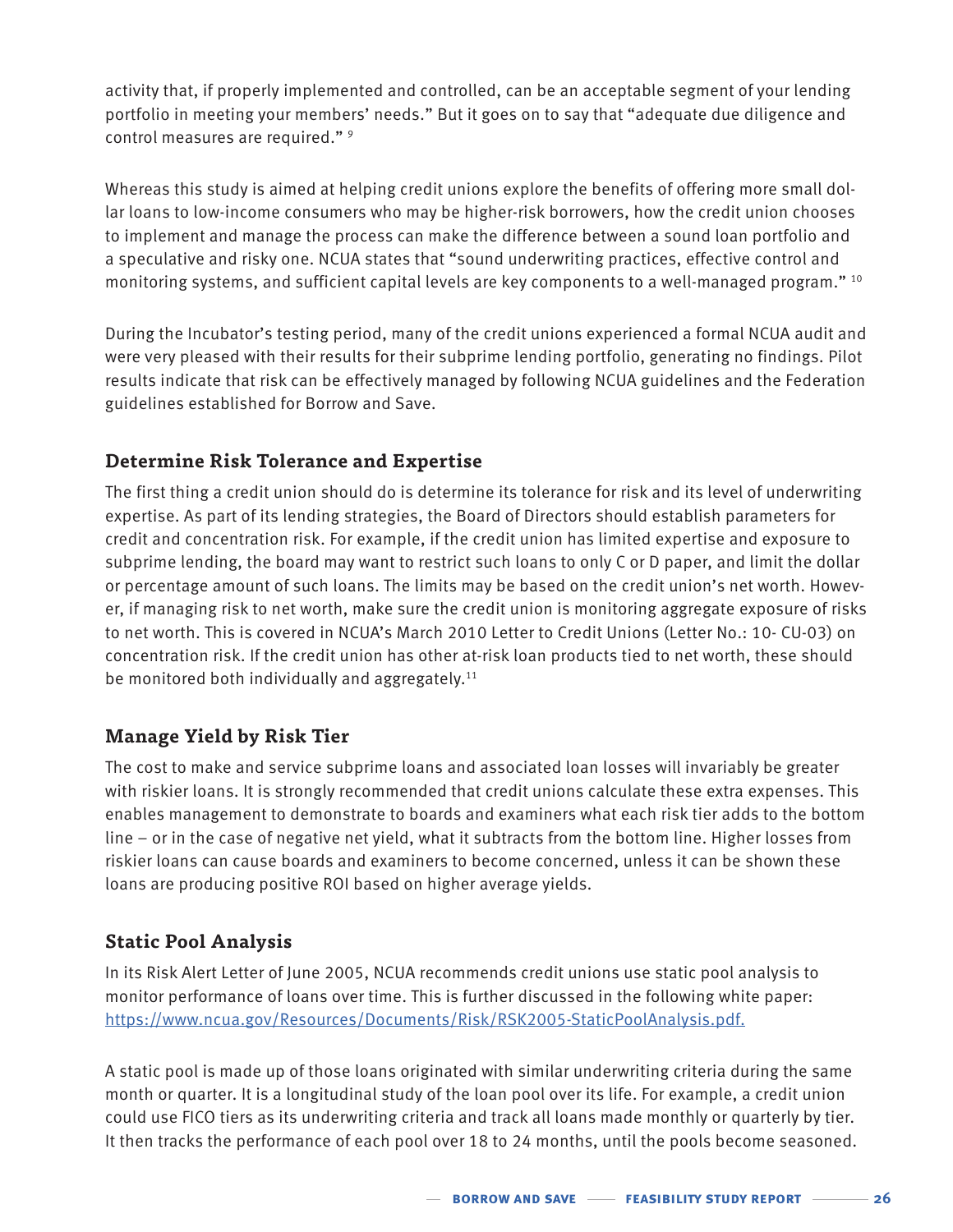New loans entering a portfolio can mask the performance of older loans, since new loans will generally perform better than seasoned loans. A static pool analysis eliminates any distortion from new loans because each pool is kept distinct based on its origination date.

## **Capture Exceptions**

In order to monitor loan performance by FICO tier or by any other underwriting criteria, credit unions must have the data processing means to segregate loans in this manner. NCUA also recommends that credit unions capture within some data processing field any loan exceptions made to policy or other at-risk loans that management would want to monitor for performance. The ability to collect and monitor loans in this manner provides management with the tools to identify problems early and make any changes to policy or underwriting guidelines.

## **Moving Forward**

The Borrow and Save loan has shown tremendous potential to help members save during the Incubator Pilot. Credit Unions members that took out the loan during the pilot were able to save almost one million dollars. The loans had a default rate of less than 2% during the pilot. During the pilot phase, participating credit unions mitigated the risk of the loan with a combination of slightly higher interest rate (12%–18%) than would typically be placed on a partially secured loan and an allowable application fee of up to \$20. This succeeded in being able to reach credit-challenged borrowers and others that would not have been able to access existing CU loan products. Based on the results from the pilot and the very low default rate, the application fee can be reduced and even eliminated and maintaining an APR that does not exceed 18%. These options will ensure that the loan will be compliant as a small dollar loan with both the credit union and consumer protection regulators.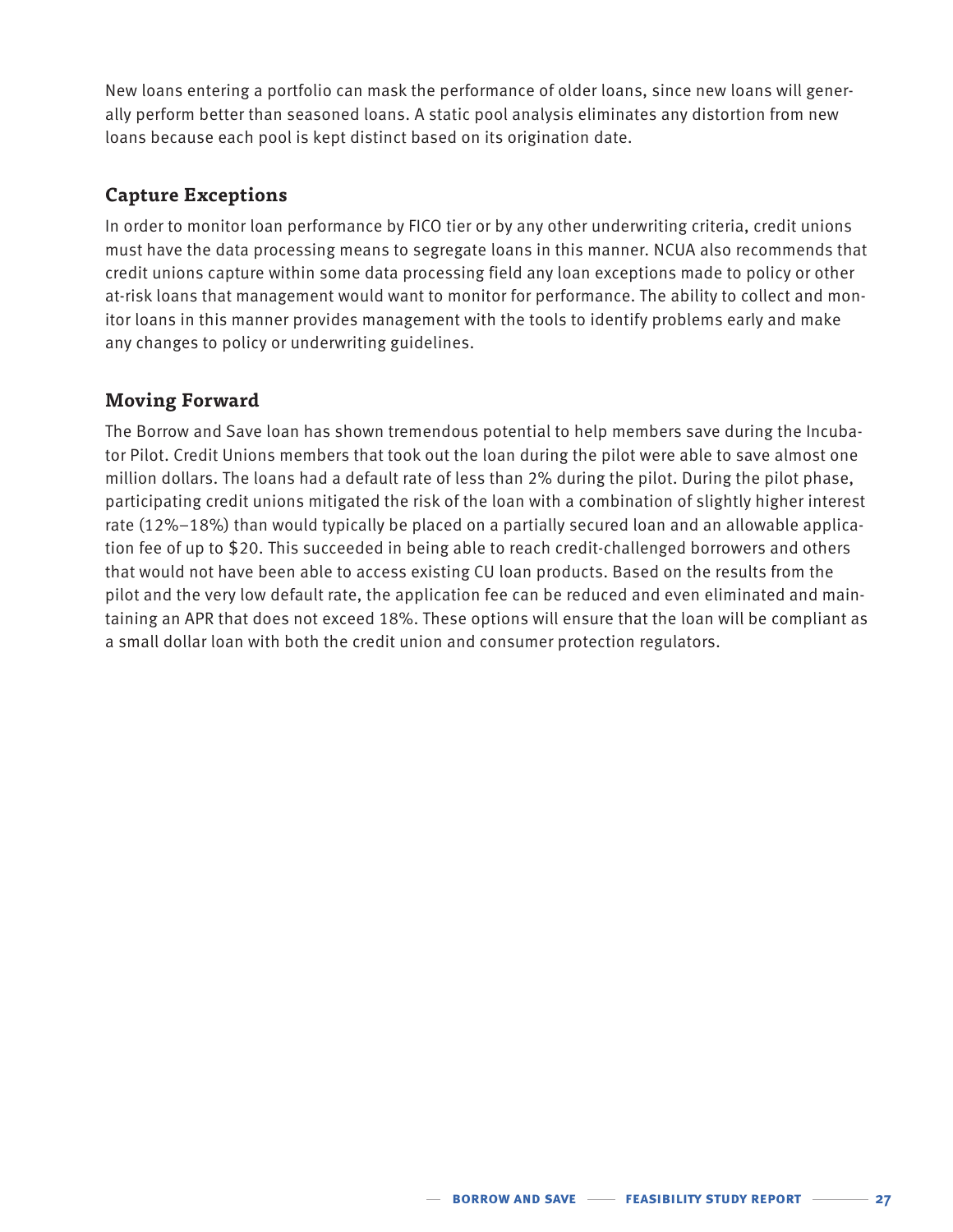## **ACKNOWLEDGEMENTS**

This Borrow and Save Feasibility Study is made possible through several partnerships and funders including support from the Ford Foundation and Filene Research Institute.

The Federation and Filene would also like to acknowledge the following: the staff at the credit unions that initially tested Borrow and Save and those that participated in the second testing program with Filene's Accessible Financial Services Incubator over the 14- month period. Special thanks to Freedom First FCU and Together Consulting for their ongoing efforts to provide technical assistance to credit unions participating in the Incubator.

| <b>CREDIT UNION</b>                                                     | <b>LOCATION</b> | <b>ASSET SIZE</b> | <b>WEBSITE</b>     |  |  |
|-------------------------------------------------------------------------|-----------------|-------------------|--------------------|--|--|
| <b>Initial Pilot Participating Borrow and Save CDCUs from 2011-2013</b> |                 |                   |                    |  |  |
| Freedom First CU                                                        | Roanoke, VA     | \$391.2M          | freedomfirstcu.com |  |  |
| North Side Community FCU                                                | Chicago, IL     | \$8.6M            | northsidecu.org    |  |  |
| Santa Cruz Community CU                                                 | Santa Cruz, CA  | \$105.5M          | scccu.org          |  |  |
| Union Settlement Federal CU*                                            | New York, NY    | \$42.6M           | lespeoples.org     |  |  |
| <b>Borrow and Save Incubator Participants from 2014-2015</b>            |                 |                   |                    |  |  |
| Carter FCU                                                              | Springhill, LA  | \$256.4M          | carterfcu.org      |  |  |
| <b>Communicating Arts CU</b>                                            | Detroit, MI     | \$30.4M           | cacuonline.org     |  |  |
| Freedom First CU                                                        | Roanoke, VA     | \$391.2M          | freedomfirstcu.com |  |  |
| Guadalupe CU                                                            | Santa Fe, NM    | \$138.3M          | guadalupecu.org    |  |  |
| Hope CU                                                                 | Jackson, MS     | \$176.0M          | hopecu.org         |  |  |
| Lake Trust CU                                                           | Lansing, MI     | \$1.6B            | laketrust.org      |  |  |
| North Side Community FCU                                                | Chicago, IL     | \$8.6M            | northsidecu.org    |  |  |
| Peninsula Community FCU                                                 | Shelton, WA     | \$162.5M          | pcfcu.org          |  |  |
| Seasons FCU                                                             | Middleton, CT   | \$153.9M          | seasonsfcu.org     |  |  |
| Southwest 66 CU                                                         | Odessa, TX      | \$83.7M           | southwest66.com    |  |  |
| SkyOne FCU                                                              | Hawthorne, CA   | \$437.5M          | skyone.org         |  |  |

*\*Union Settlement (now Lower East Side People's Union Settlement branch)*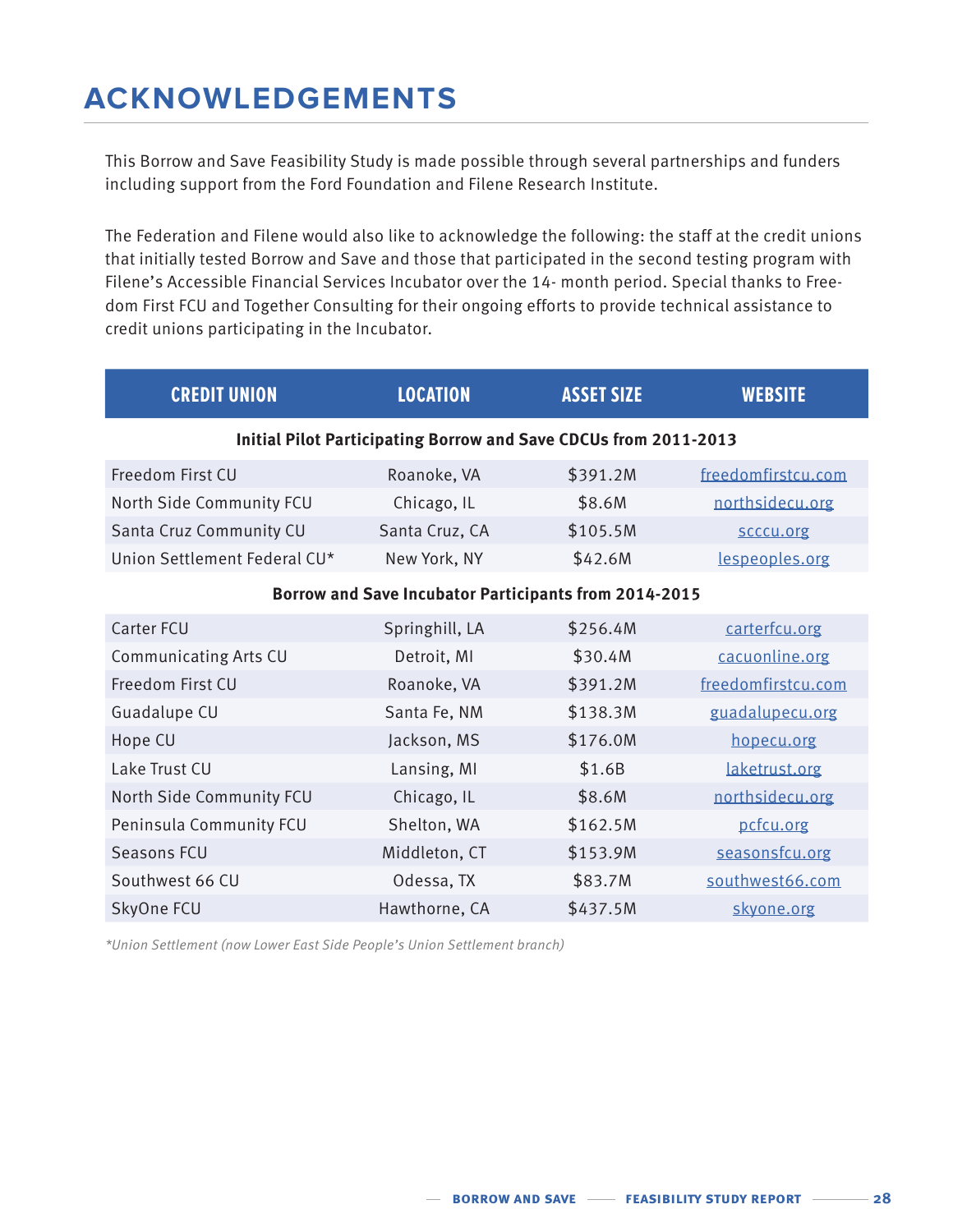## **About the Federation**

The National Federation of Community Development Credit Unions is a certified CDFI Intermediary representing community development credit unions (CDCUs). The Federation's member CDCUs provide credit, savings, transaction services, and financial education to more than five million residents of low-income urban, rural, and reservation-based communities across the US, and hold over \$45 billion in community-controlled assets. Founded in 1974, the Federation is headquartered in Lower Manhattan with offices in Madison, Wis. We offer a wide range of advocacy, educational, training, investment, marketing, and outreach programs to support and assist CDCUs. For more information about the Federation and its programs, please visit [www.cdcu.coop.](http://www.cdcu.coop)

### **About Filene**

Filene Research Institute is an independent consumer finance think and do tank. We are dedicated to scientific and thoughtful analysis about issues vital to the future of credit unions and consumer finance. We live by the famous words of our namesake, credit union and retail pioneer Edward A. Filene: "Progress is the constant replacing of the best there is with something still better." Together, Filene and our thousands of supporters seek progress for credit unions by challenging the status quo, thinking differently, looking outside, asking and answering tough questions, and collaborating with like-minded organizations. Filene is a 501(c)(3) not-for-profit organization. Nearly 1,000 members make our research, innovation, and impact programs possible. Learn more at [www.filene.org.](http://www.filene.org)

© 2015 National Federation of Community Development Credit Unions

39 Broadway, Suite 2140 | New York, NY 10006 –3063 | T 212.809.1850 | F 212.809.3274